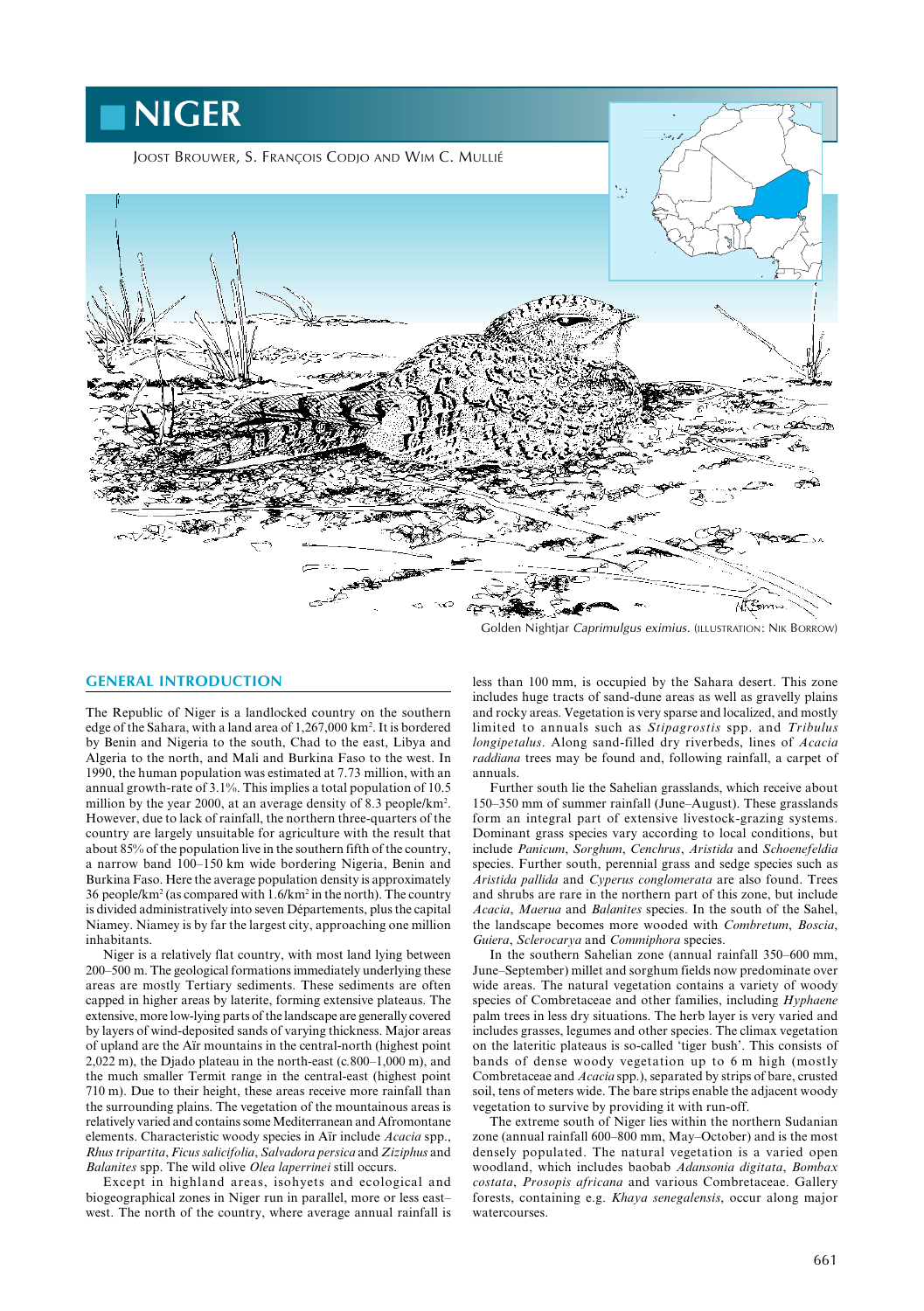



|              | <b>Table 1.</b> Summary of Important Bird Areas in Niger.<br>15 IBAs covering 83,431 km <sup>2</sup> |                       |                |                                                 |                 |                |     |       |
|--------------|------------------------------------------------------------------------------------------------------|-----------------------|----------------|-------------------------------------------------|-----------------|----------------|-----|-------|
|              |                                                                                                      |                       |                | Criteria (see p. 11; for A3 codes, see Table 2) |                 |                |     |       |
| <b>IBA</b>   |                                                                                                      |                       | A <sub>1</sub> |                                                 | A <sub>3</sub>  |                | A4i | A4iii |
| code         | Site name                                                                                            | Administrative region |                | A <sub>02</sub>                                 | A <sub>03</sub> | A04            |     |       |
| <b>NE001</b> | 'W' National Park                                                                                    | Tillabéri             | V              |                                                 | V               | V              |     |       |
| <b>NE002</b> | Makalondi district                                                                                   | Tillabéri             |                |                                                 | V               | V              |     |       |
| <b>NE003</b> | Kokoro wetland                                                                                       | Tillabéri             |                |                                                 |                 |                | V   | v     |
| <b>NE004</b> | Namga wetland                                                                                        | Tillabéri             |                |                                                 |                 |                |     | v     |
| <b>NE005</b> | Ayorou                                                                                               | Tillabéri             |                |                                                 |                 |                | V   | v     |
| <b>NE006</b> | Tillabéri roost                                                                                      | Tillabéri             |                |                                                 |                 |                | V   |       |
| <b>NE007</b> | Dallol Boboye                                                                                        | Tillabéri             |                |                                                 | V               |                |     |       |
| <b>NE008</b> | Dan Doutchi wetland                                                                                  | Tahoua                |                |                                                 |                 |                | V   |       |
| <b>NE009</b> | Tchérassa reservoir                                                                                  | Tahoua                |                |                                                 |                 |                | V   |       |
| <b>NE010</b> | Mozagué reservoir                                                                                    | Tahoua                |                |                                                 |                 |                | V   |       |
| <b>NE011</b> | Lassouri-Karandi wetland                                                                             | Zinder                |                |                                                 |                 |                | V   |       |
| <b>NE012</b> | Chiya wetland                                                                                        | Zinder                |                |                                                 |                 |                | ✓   |       |
| <b>NE013</b> | Atchi wetland                                                                                        | Zinder                |                |                                                 |                 |                |     |       |
| <b>NE014</b> | Dilia de Lagané                                                                                      | Diffa                 | V              |                                                 | V               |                |     |       |
| <b>NE015</b> | NNR Aïr-Ténéré                                                                                       | Agadez                | V              | V                                               | V               |                |     |       |
|              | Total number of IBAs qualifying:                                                                     |                       | $\overline{3}$ |                                                 | 5               | $\overline{2}$ | 8   | 5     |

The main wetland area in Niger is formed by the Niger river and its flood-plains, which traverse the south-west of the country for a length of 550 km. Fringing vegetation originally included dense stands of *Borassus aethiopum* palms. Almost all of these have now been felled. The hydrology of the river has also changed greatly over the past 30 years, due to the construction of dams in Mali and Guinea. That part of Lake Chad in Niger, in the south-east of the country, has been dry for a number of years. The flow of the lake's main affluent in Niger, the Komadougou Yobé, has also greatly diminished. Again, this is attributable in large part to the

construction of dams on the upper reaches of the river, in this case in Nigeria.

There are more than 1,000 isolated wetlands in Niger, ranging from several tens to more than 2,000 ha in size. Most are run-off dependent. Some hold water for only a few months after the end of the rainy season, others retain water year-round. Aquatic vegetation, where present, can range from dense fringing stands of *Acacia nilotica* and *Mitragyna* trees to various herbaceous zones with *Vetiveria*, *Cyperus*, *Oryza*, *Polygonum*, *Echinocloa*, *Ludwigia* and *Vossia* species, plus dense patches of water-lilies *Nymphaea*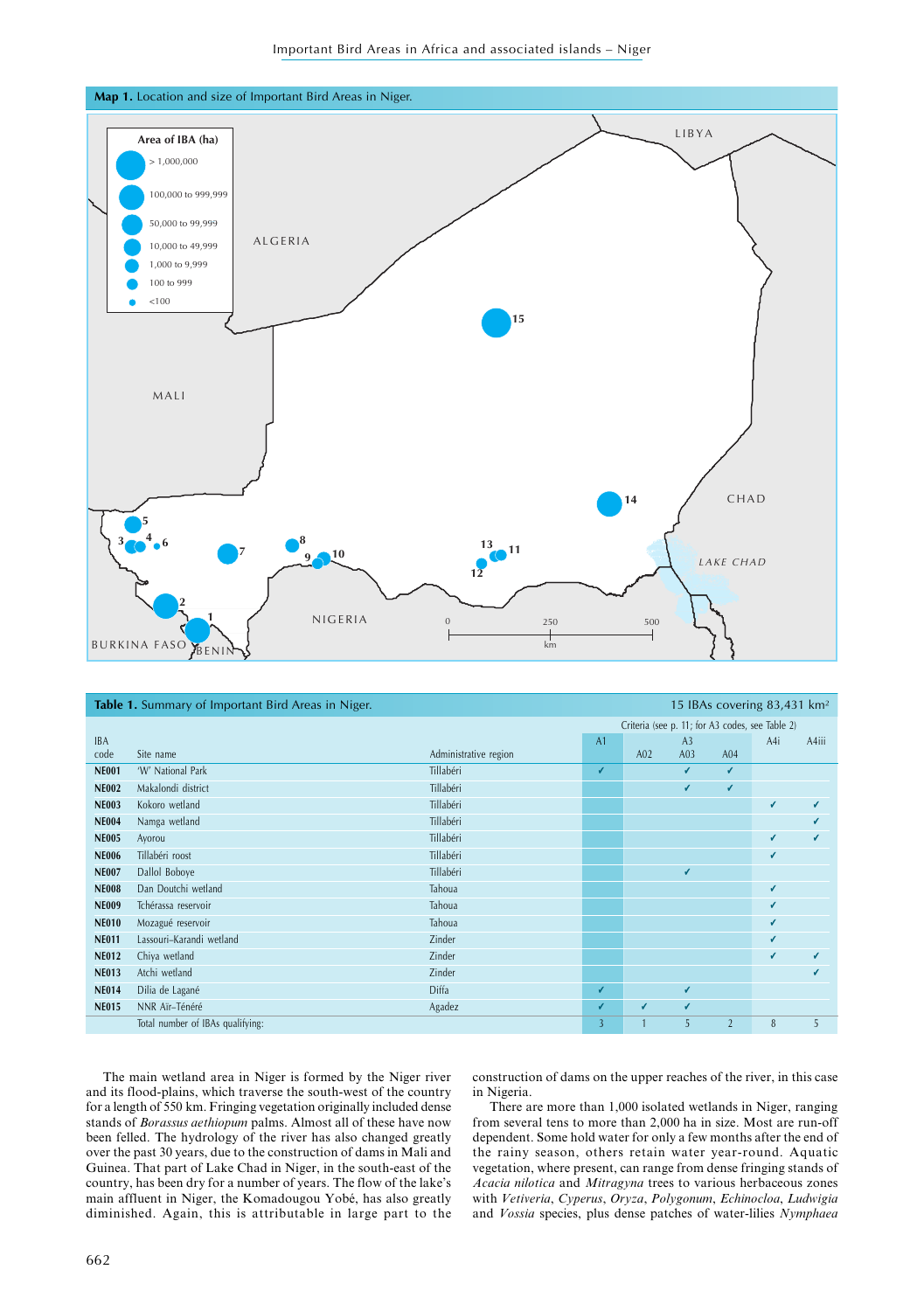spp. in deeper parts. In the north of the country, wetlands include areas of usually dry riverbeds and a number of oases. Palm trees often occur around oases, along with *Tamarix* spp. and, sometimes, an emergent vegetation of *Typha* and *Phragmites* spp.

Some 1,200 plant species have been recorded in Niger, of which four are considered endemic. About 130 species of mammals have been recorded. Of these, *Addax nasomaculatus* (CR) and *Oryx gazella dammah* (EW) may already be extinct nationally.

Threats to Niger's ecosystems include habitat degradation through prolonged droughts, unsustainable agricultural practices, clearance of new land (often only marginally suitable) for agriculture and overgrazing by livestock. Some of these problems are directly related to demographic developments, others to climatic changes; during the past 30 years annual rainfall everywhere in Niger has generally been roughly 100 mm less than it was during the preceding 30 years. Illegal hunting and, to some extent, bush fires have also had negative effects. Around urban centres the cutting of trees for firewood and construction is a major problem, as are a lack of adequate facilities for the disposal of solid and liquid wastes. The flood-plains of the Niger river are threatened by expanding rice cultivation, as well as by the construction of more dams in Mali and Guinea. There are also plans for the construction of dams within Niger. Virtually all wetlands in Niger are threatened by hydrological changes, erosion and/or sedimentation and destruction of vegetation. This is caused by changing and inappropriate land-use in their catchments and by a lack, so far, of integrated local management that involves all stakeholders.

# **ORNITHOLOGICAL IMPORTANCE**

Given that Niger is landlocked and mostly arid, its avifauna is remarkably rich: 473 species were reported for the country by Giraudoux *et al*. (1988), since when a further 52 have been added (Brouwer and Mullié, in prep.). Of the 525 species, 368 (70%) are thought to be at least partially resident, 81 (15%) are thought to be at least partially intra-African migrants and 170 (32%) are at least partially Palearctic migrants (some species have resident as well as migratory populations). Under the harsh and variable conditions that prevail in most of Niger, many of the species usually considered to be fully resident probably also show at least some mobility in response to changes in seasonal or local conditions.

Five species of global conservation concern are known or thought to occur in Niger. Of these, three are seasonal migrants from the Palearctic. *Aythya nyroca* occurs in small numbers on several wetlands (a flock of 26 is the maximum reported). *Circus macrourus* is seen during the northern winter in ones and twos over natural vegetation throughout Niger. *Falco naumanni* has a similar distribution to *C. macrourus*, though it is less common and perhaps has a slightly more northerly distribution. The remaining two are presumed to be resident; *Neotis nuba* has strongholds in the Aïr and in the Dilia de Lagané while the status of *Prinia fluviatilis* is unclear. The species was recently described by Chappuis (1974) from 'south of Gao, Niger' while in Urban *et al*. (1997) the relevant locality information is given as 'Mali (Niger R. between Tillabéri and Gao)'. Since Gao is in Mali and Tillabéri is in Niger, it remains uncertain whether the species has been recorded from Niger. If not, it is, however, likely that it does occur as there is plenty of suitable habitat, particularly in the Ayorou area, between Tillabéri and international frontier with Mali. *Prinia fluviatilis* may also be found to occur along the Komadougou Yobé river near Lake Chad.

No species of restricted range are known from Niger nor are there any national endemics. Elements of three biome-restricted assemblages occur. The Sahara–Sindian biome (A02) spans the northern third of the country and 14 of the 22 species have been recorded. Much of the centre of the country lies within the Sahel biome (A03) and all 16 species of the biome occur in Niger. Finally, the south-west of the country lies within the Sudan–Guinea Savanna biome (A04) where 26 of its 54 species have been recorded.

More than 100 species of waterbird and almost 40 species of raptor have been recorded from Niger's wetlands, most of them during fieldwork for the African Waterbird Census. Slightly over half of the waterbird species are (partial) migrants from Eurasia. The average total number of waterbirds on Niger's wetlands in

**Table 2.** The occurrence of biome-restricted species at Important Bird Areas in Niger. Sites that meet the A3 criterion are highlighted in **bold**. Species of global conservation concern are highlighted in **bold blue**.

#### **A02 – Sahara–Sindian biome**

(14 species in Niger; one site meets the A3 criterion)

| IBA code:                   | 007            | 014                     | 015     |
|-----------------------------|----------------|-------------------------|---------|
| Falco concolor              |                |                         | $(\nu)$ |
| Pterocles senegallus        |                |                         | v       |
| Pterocles coronatus         |                |                         | v       |
| Pterocles lichtensteinii    |                |                         |         |
| Bubo ascalaphus             |                | Ş                       | v       |
| Ammomanes cincturus         |                |                         | v       |
| Ammomanes deserti           | ✓              |                         |         |
| Alaemon alaudipes           |                | V                       | v       |
| Hirundo obsoleta            |                |                         | v       |
| Oenanthe leucopyga          |                |                         | v       |
| Cercomela melanura          | V              |                         | v       |
| Turdoides fulvus            |                | ✓                       | v       |
| Rhodopechys githaginea      |                |                         | v       |
| Passer simplex              |                | V                       |         |
| Number of species recorded: | $\overline{2}$ | $\overline{\mathbf{3}}$ | 13      |

**A03 – Sahel biome** (16 species in Niger; five sites meet the A3 criterion)

| IBA code:                   | 001 | 002 | 005 | 007 | 014 | 015 |
|-----------------------------|-----|-----|-----|-----|-----|-----|
| Neotis nuba                 |     |     |     |     | v   | v   |
| Ardeotis arabs              | v   | v   |     |     | v   |     |
| Eupodotis savilei           | ✓   | v   |     | v   |     |     |
| Streptopelia roseogrisea    | v   | v   |     | ✓   | v   |     |
| Caprimulgus eximius         |     |     |     |     | v   |     |
| Trachyphonus margaritatus   |     |     |     | v   | v   |     |
| Dendropicos elachus         |     |     |     |     | v   |     |
| Mirafra cordofanica         |     |     |     |     |     |     |
| Mirafra rufa                |     |     |     |     |     |     |
| Eremalauda dunni            |     |     |     |     |     |     |
| Cercotrichas podobe         | ✓   | ✓   |     | ✓   | ✓   |     |
| Prinia fluviatilis          | ļ   |     | Ş   |     |     |     |
| Spiloptila clamans          |     |     |     |     | v   |     |
| Anthoscopus punctifrons     |     | v   |     |     |     |     |
| Passer luteus               | ✓   | v   |     | ✓   | v   |     |
| Lamprotornis pulcher        | v   | v   |     | v   | v   | v   |
| Number of species recorded: | 6   | 7   |     | 6   | 11  | 8   |

**A04 – Sudan–Guinea Savanna biome**

(26 species in Niger; two sites meet the A3 criterion)

| $(20 \text{ species in right}, \text{two sites inect the } \text{to circuit})$ |     |     |                |     |  |
|--------------------------------------------------------------------------------|-----|-----|----------------|-----|--|
| IBA code:                                                                      | 001 | 002 | 007            | 014 |  |
| Falco alopex                                                                   |     | v   | V              | ✓   |  |
| Poicephalus senegalus                                                          | v   | v   |                |     |  |
| Musophaga violacea                                                             | v   |     |                |     |  |
| Merops bulocki                                                                 | v   | v   |                |     |  |
| Coracias cyanogaster                                                           | v   |     |                |     |  |
| Lybius dubius                                                                  | v   | v   |                |     |  |
| Galerida modesta                                                               | v   | v   |                |     |  |
| Hirundo leucosoma                                                              | v   |     |                |     |  |
| Corvinella corvina                                                             | v   | v   |                |     |  |
| Cossypha albicapilla                                                           | v   |     |                |     |  |
| Myrmecocichla albifrons                                                        | v   |     |                |     |  |
| Turdoides reinwardtii                                                          |     | v   |                |     |  |
| Cisticola ruficeps                                                             |     |     |                |     |  |
| Hypergerus atriceps                                                            | v   |     |                |     |  |
| Eremomela pusilla                                                              | v   | V   |                |     |  |
| Muscicapa gambagae                                                             |     |     |                |     |  |
| Pytilia phoenicoptera                                                          | v   |     |                |     |  |
| Lagonosticta larvata                                                           | v   | v   |                |     |  |
| Estrilda caerulescens                                                          | v   | v   |                |     |  |
| Estrilda troglodytes                                                           | v   | v   |                |     |  |
| Petronia dentata                                                               | v   | v   | V              |     |  |
| Plocepasser superciliosus                                                      | v   | V   |                |     |  |
| Ploceus heuglini                                                               | v   |     |                |     |  |
| Lamprotornis purpureus                                                         | v   | v   |                |     |  |
| Lamprotornis chalcurus                                                         |     | V   |                |     |  |
| Ptilostomus afer                                                               | v   | v   |                |     |  |
| Number of species recorded:                                                    | 21  | 16  | $\overline{2}$ | 1   |  |
|                                                                                |     |     |                |     |  |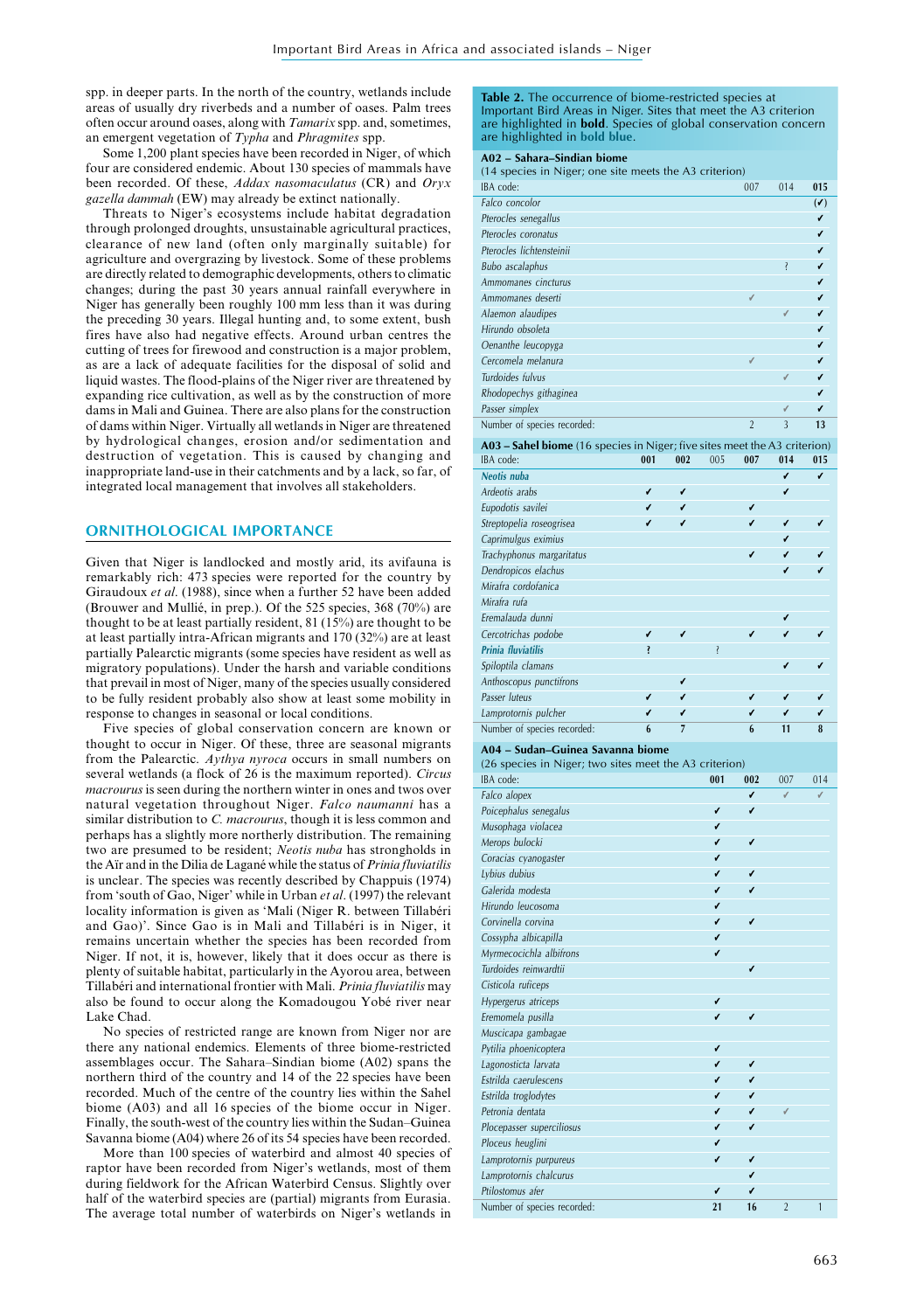January–February is estimated to be 1.1 million (Brouwer and Mullié, in press).

# **CONSERVATION INFRASTRUCTURE AND PROTECTED-AREA SYSTEM**

Since 1993, the national policy on natural resource management in Niger has been the responsibility of the Cellule de Gestion des Ressources Naturelles (Natural Resource Management Unit), which comes under the Sous-Comité Interministériel chargé de la politique de Dévelopement Rural au Niger (Inter-ministerial Subcommittee for Rural Development). Protected areas are administered by the Direction de la Faune, de la Pêche et de la Pisciculture (DFPP) of the Ministère de l'Hydraulique et de l'Environnement (MHE). The implementation of management plans for protected areas is the responsibility of the DFPP's Service d'Aménagement de la Faune et de l'Apiculture (SAFA). However, its means are limited; although there has since been a limited increase in numbers, in 1987 only 40 people were responsible for guarding and managing wildlife throughout the country. In addition, the remit of the Ministère de l'Agriculture et de l'Elevage means it, too, is much involved with land-use issues and, thus, various aspects of biodiversity conservation.

The following categories of protected area are currently recognized in Niger:

- Parc National—There is one National Park, the Parc National du 'W' (220,000 ha).
- Reserve Naturelle Nationale—There is one National Natural Reserve, the RNN Aïr–Ténéré (7,736,000 ha), which includes the RI Sanctuaire des Addax.
- Reserve Intégrale—There is one Strict Reserve, the Sanctuaire des Addax (1,280,500 ha), which lies within the RNN Aïr–Ténéré.
- Reserve Total de Faune—There are two Total Faunal Reserves, RTF Tamou (77,740 ha; buffer zone for PN du 'W') and Gadabeji (76,000 ha; part RTF, part Forêt Classée).
- Reserve Partiel de Faune—There is one Partial Faunal Reserve, PFR Dosso (306,000 ha; buffer zone for PN du 'W').

At present, therefore, the protected-area system in Niger comprises a National Park and five reserves (one entirely enclosed within a second), which cover about 7% of the country. A proposal is being considered by government for the setting up of an authority to raise funds and manage as a single unit 'W' National Park in Niger and the contiguous National Parks of the same name in Burkina Faso and Benin.

In addition, between 1937 and 1956, 79 Forêts Classées (Forest Reserves), totalling 212,000 ha, and 51 restoration and defence areas (total 69,000 ha), were created, which have had varying degrees of success. These 130 areas fall under the Direction de l'Environnment of the MHE.

Wild natural resources are not owned by anyone and, as wildlife is often perceived not to be useful, little reason is seen for conserving fauna or its habitat. On the other hand, there is recognition by older people of the value of conserving certain species of birds and mammals for the benefit of their descendants. A few sacred forests still exist, mostly in the Gourmantché region in the extreme southwest. Plants and animals are also appreciated as sources of traditional medicine and as environmental indicators. For instance, in large parts of Niger the arrival of migrant *Ciconia abdimii* signals that the rains are about to arrive and that the fields should be prepared for the new cropping season.

Environmental legislation in Niger is based primarily on French colonial laws and, where these were lacking, on traditional and Islamic law. Laws exist for the protection and use of water, soils, forests and trees on arable land, flora and fauna, but implementation and enforcement remain a problem. Hunting was largely banned in 1974, but has, since 1996, been legalised again on a much wider scale and, as such, represents a significant threat to fauna throughout the country. Illegal hunting is a serious problem. Conflicts between farmers and pastoralists over scarce resources, such as grazing land and access to wetlands, are ever more common. Traditional management structures are no longer adequate because of social, cultural, demographic and environmental changes. The Code Rural is to define rural property ownership issues as well as to regulate rural land-use and use of resources such as forests, fish and wildlife. This piece of legislation will be extremely important for the sustainable management of all natural resources.

# **INTERNATIONAL MEASURES RELEVANT TO THE CONSERVATION OF SITES**

Niger has ratified the Convention on Biological Diversity, the Convention on Migratory Species, CITES, the Convention to Combat Desertification, the Convention on Climate Change, the World Heritage Convention, under which two sites, 'W' National Park and the Aïr and Teneré Natural Reserves have been designated, and the Ramsar Convention, under which four sites, 'W' National Park, Kokoro wetland, Lac Tchad and Zone humide du moyen Niger have been designated. Niger is also a party to the African-Eurasian Migratory Waterbird Agreement. Niger also participates in UNESCO's Man and the Biosphere Programme, under which the Région 'W' du Niger and Aïr–Ténéré have been designated as Biosphere Reserves. Regionally, Niger has signed the African Convention on the Conservation of Nature and Natural Resources. In addition, Niger is party to the Convention on Game Hunting and the Convention on Plant Protection.

# **OVERVIEW OF THE INVENTORY**

The 15 Important Bird Areas (IBAs) in the inventory cover 83,431 km2 , or 6.6% of the area of the country (Map 1, Table 1). Of these sites, only two are legally protected. Three sites qualify on the presence of species of global conservation concern; two for *Neotis nuba*, one for the numbers of *Circus macrourus* present seasonally, while another is suspected to hold *Prinia fluviatilis*, although this remains to be confirmed. The majority of the area included in the network is contributed by one site; the 77,360 km2 of mountains and desert in the National Nature Reserve of the Aïr and Ténéré (site NE011) in the central-north of the country. All 14 species of the Sahara–Sindian biome known from Niger have been recorded from this site, although one is merely vagrant (Table 2). Five sites have been selected for the Sahel biome which, between them, hold 14 of the 16 species of the biome recorded nationally (Table 2). The two species not included are the larks *Mirafra cordofanica* and *M. rufa*, known only from a few observations dating from the 1920s and 1930s from near Tahoua and Ouallam. Although it is likely that they have been overlooked ever since, their current status should be investigated. This is an indication of how little-known ornithologically the country remains. The two sites which qualify for the Sudan–Guinea Savanna biome hold 24 of its 26 species recorded from Niger (Table 2).

The two species missing are *Cisticola ruficeps*, known only from several individuals recorded in the Dosso area, and *Muscicapa gambagae*, of which there are only three recent reports from near Niamey. Both species are likely to have been overlooked elsewhere. Further surveys are required to identify other possible biome sites, e.g. in the mountain areas of Termit and the Djado Plateau, in the foothills of the Aïr at Tchérozérine, at Takakout near Tanout and in the Total Faunal Reserve of Tadrès between Tahoua and Agadez. Other areas worthy of investigation closer to Niamey include the Total Faunal Reserve of Tamou, the Liptako–Gourma and the Tillabéri–Ouallam–Filingué areas.

Ten sites in the inventory are wetlands, qualifying for the numbers of waterbirds they hold; these comprise two along the Niger river, two reservoirs and six isolated wetlands well spread-out from west to east in the 300–600 mm rainfall zone. All are at present unprotected, although two are being proposed as wetlands of international importance under the Ramsar Convention. Site selection is based on count results up to and including 1998. Continuation and expansion of the annual waterbird counts will no doubt lead to identification of other wetlands worthy of inclusion in this inventory, e.g. in the Liptako near the borders with Burkina Faso and Mali, along the Niger river, in the area east of Zinder, at Tabalak and Gawoy north of Tahoua and, possibly, at Galmi east of Birni N'Konni. Migration counts of both passerines and nonpasserines in, for example, the northern Aïr Mountains, along the Niger river and in the Dallol Boboye could also prove worthwhile.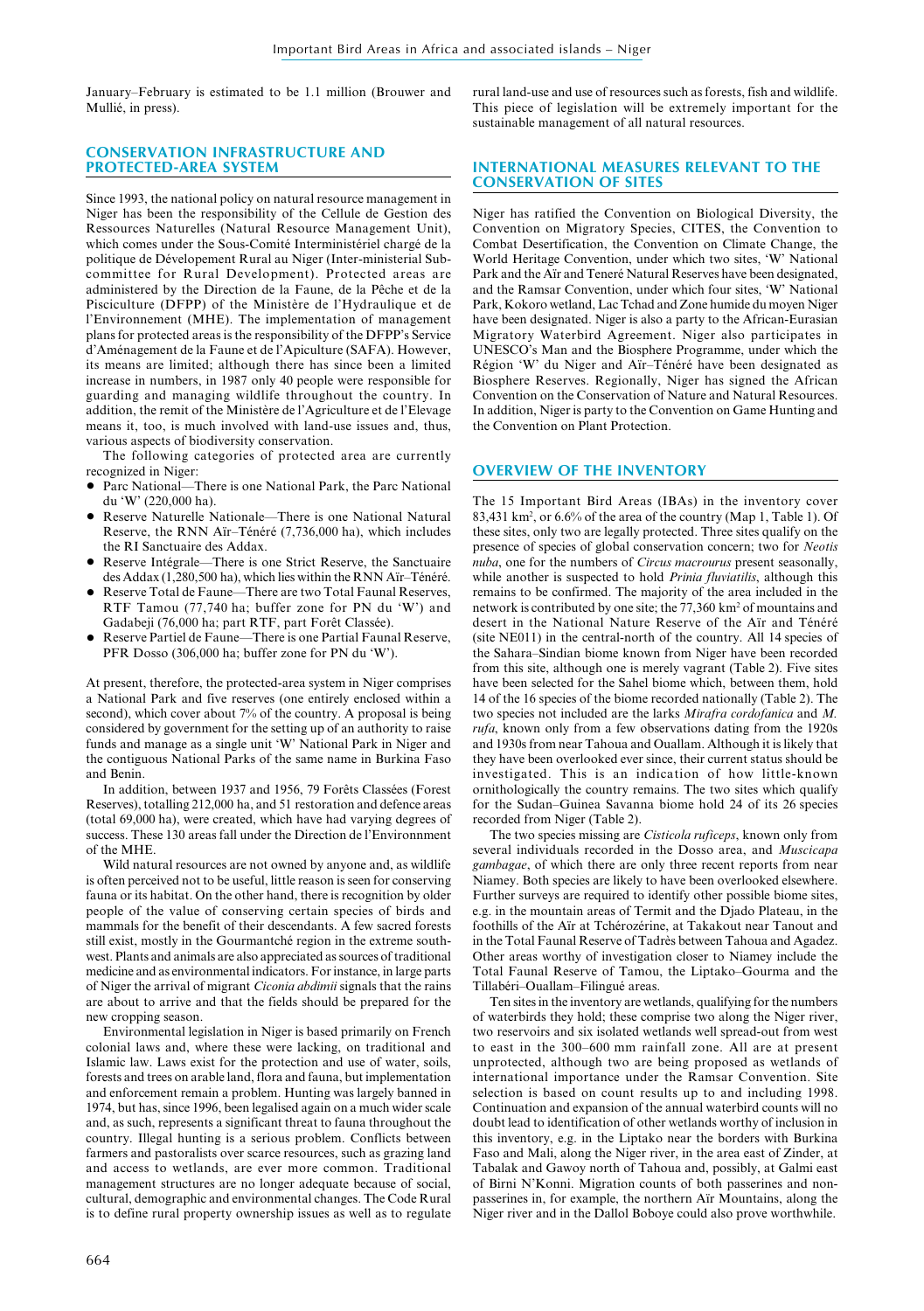Much remains to be discovered ornithologically in Niger between 1986 and 1998, 52 new species for Niger were found and much of the rest of the country is also relatively little-known. Only the Makalondi district, 'W' National Park, the area around Niamey and the Aïr–Ténéré in the north have received some level of systematic attention from ornithologists. In addition, since 1992 up to 50 isolated wetlands in southern Niger have been surveyed during the annual waterbird counts in January–February.

# **COMMENTS ON THE INVENTORY**

- The spelling of place names is mostly taken from the 1:200,000 map sheets of Niger published by IGN, Paris, in collaboration with the Direction de la Topographie et du Cadastre de la République du Niger.
- It is emphasized that the importance to waterbirds of wetlands in semi-arid regions often varies greatly from year to year, according to local and regional rainfall patterns during the preceding rainy seasons.

and RESADEP-Institut Panos (1996). Ornithological information for Niger as a whole was taken mainly from Giraudoux *et al*. (1988) as well as from Millington (1990) and from personal communications from J. Newby, P. J. Jones and the late P. Souvairan. The information on 'W' National Park contains unpublished observations by Seyni Seydou (ex-director of the park), J. Brouwer and W. C. Mullié. The information on Makalondi district stems almost entirely from the work of P. Souvairan.

Information on wetlands and waterbirds mostly derives from the annual waterbird counts in Niger initiated by W. C. Mullié, with assistance from S. F. Codjo, J. Brouwer, Adamou Kounou, T. Crisler, C. Jameson, Mahamadou Salifou, P. Souvairan, Gaby Schmelzer (plant identification), Piet Schermerhorn and regional staff of the Ministère de l'Hydraulique et de l'Environnement and others. The surveys were supported in various ways by the Direction de la Faune, de la Pêche et de la Pisciculture, Niger, IUCN-Niger, and the Département de la Formation de Protection en Végétaux in Niamey. The data collected have been published in part in various papers with Mullié or Brouwer as senior author.

# **GLOSSARY**

# **ACKNOWLEDGEMENTS**

General information on Niger and its natural resources was taken from IUCN (1993), Le Berre (1995), Kabala and Le Berre (1994), Millington *et al*. (1994),

# **dallol** ancient river valley.

**DDE** Direction Départementale de l'Environnement.

**graben** a valley produced by faulting and subsidence.

**tiger bush** strips or arcs of vegetation alternating with bare ground in semiarid areas.

# **SITE ACCOUNTS**

| W' National Park'                              | I NE001              |
|------------------------------------------------|----------------------|
| Admin region Tillabéri                         |                      |
| Coordinates $12^{\circ}20'$ N $02^{\circ}25'E$ | A1, A3 (A03, A04)    |
| Area 220,000 ha Altitude 170-310 m             | <b>National Park</b> |

# ■ Site description

The 'W' National Park lies 150 km south of Niamey, at the point where Niger, Burkina Faso and Benin meet. Together with the contiguous parks of the same name in Burkina Faso (part of IBA BF008) and Benin (BJ001), it forms the largest tract of protected savanna in West Africa. In the north-east the boundary of the park is formed by the Niger river. The river here makes several sharp turns, which together form the shape of the letter 'W' from which the park takes its name. In the south the boundary is formed by the Mékrou river (which also forms the international frontier with Benin), in the west by the international border with Burkina Faso and in the north by the Tapoa river. Large parts of the park are rocky, as a result of outcroppings of metamorphic Precambrian rocks (e.g. quartzites, schists and gneisses). In certain areas, these are overlain by Tertiary sediments, which give rise to widespread laterite-capped plateaus. Along the three rivers there are Quaternary alluvial flood-plains. The vegetation is predominantly wooded savanna and shrubland, transitional between the Sahelian and Sudanian savanna-types, together with a small amount of grassland. In addition to the floodplains along the Niger river, there are gallery forests along its main tributaries and a number of ephemeral pools and wetlands in upland areas. Average annual rainfall in the park for the period 1961–1990 was c.700 mm.

#### ■ **Birds**

See Box and Table 2 for key species. At least 355 species of bird have been recorded from the park, of which at least 48 are intra-African wet-season migrants, 63 intra-African dry season migrants and 63 dryseason migrants from Eurasia. Several species of global conservation concern have been recorded. In addition to *Circus macrourus*, of which more than 30 are likely to be present annually during the northern winter, *Falco naumanni* is a rare dry-season visitor. There is also a possible observation of *Prinia fluviatilis* from just north of the park boundary in suitable habitat, which also occurs within the park. Of the Sudan–Guinea Savanna species, *Coracias cyanogaster* and *Galerida modesta* are dry-season vagrants while *Hypergerus atriceps* is a rare dry-season visitor*.* All other 18 species are proven or likely breeders. The six species of the Sahel biome occur mostly during the dry season

and all are uncommon to rare. However this site, together with Makalondi (NE002), are the only IBAs in the non-breeding range of some of the Sahelian species.

The various aquatic habitats are important for waterbirds. The largest single waterfowl count during January–February 1993–1998 was of 10,337 birds in 1997, along the Niger river only. Further counts may reveal totals of more than 20,000 waterbirds. Significant observations include a group of nine *Ciconia nigra* at a small wetland in January 1998 while, in March 1997, 1,412 *Sarkidiornis melanotos*, 7,979 *Dendrocygna viduata* and 325 *Plectropterus gambensis* were counted on the river. In addition, there are quite large rookeries of egrets, etc. in the interior of the park, which have never been properly censused.

#### **Key species**

A1 Circus macrourus

- A3 (A03) Sahel biome: Six of the 16 species of this biome that occur in Niger have been recorded at this site; see Table 2.
- A3 (A04) Sudan–Guinea Savanna biome: 21 of the 26 species of this biome that occur in Niger have been recorded at this site; see Table 2.

#### ■ Other threatened/endemic wildlife

A total of 82 species of mammal have been identified, including *Loxodonta africana* (EN), *Panthera leo* (VU), *Acinonyx jubatus* (VU), *Syncerus caffer* (LR/cd) and 11 species of antelope; *Trichechus senegalensis* (VU) also occurs.

#### ■ **Conservation issues**

The area now occupied by the park was first identified as a potential reserve in 1926. It was created the first protected area in Niger in 1937, classified as a Total Faunal Reserve in 1953 and declared a National Park in 1954. In addition, it was designated a Ramsar Site in 1987. In 1962, two reserves adjoining the park were created as buffer zones: these are Dosso Partial Reserve (306,000 ha) to the north-east, on the other side of the Niger river and Tamou Total Fauna Reserve, to the north of the Tapoa river.

An initial long-term management plan, drafted in 1982, sought to address the issues of poaching and disturbance, burning by poachers and pastoralists, illegal grazing (made possible by eradication of tsetse fly; up to 10,000–15,000 head of cattle are thought to be present illegally during the wet season), illegal cutting of trees and collection of other natural products, illegal fishing, construction of new roads and tourism. However, this management plan has not been followed up and the park is currently managed using yearly or short-term plans.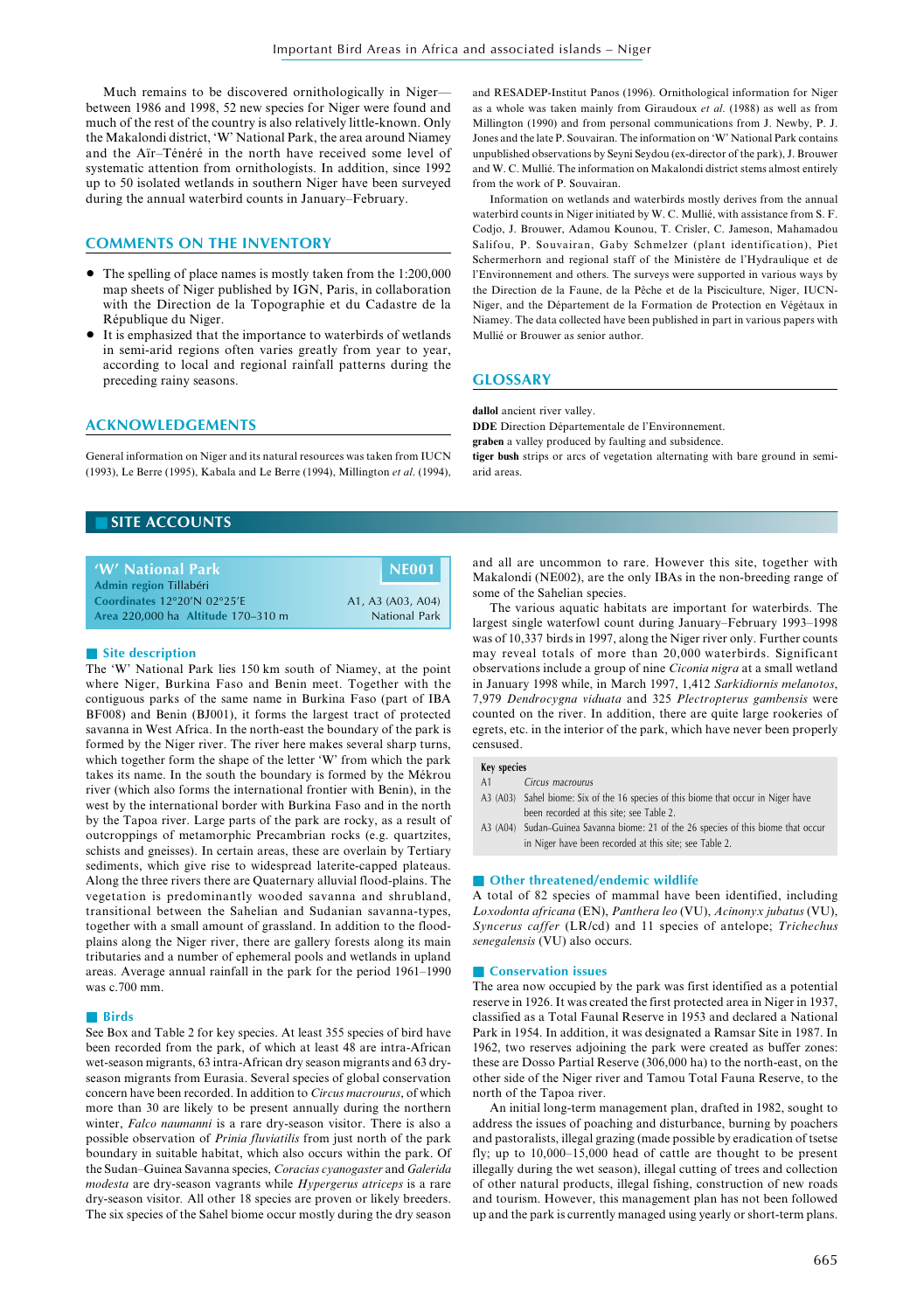Other threats include the mining of phosphate and the construction of dams. In January 1999, the Niger and Benin governments signed an agreement concerning the construction of the Dyodyonga Hydroelectric Facility in the gorge in the Mékrou river on the southern boundary of the park (c.12°18'N 02°37'E). In addition to the generation of electricity that the project will allow, it is intended that the development of small and medium-sized industries will follow, as well as the exploitation of mineral resources in the Mékrou area. The possible consequences of this on the park are unknown and have not, apparently, been addressed.

# ■ **Further reading**

Brouwer (1993), Brouwer and Mullié (1993), Jameson and Crisler (1996), Koster and Grettenberger (1983), Newby *et al*. (1982), Shul *et al*. (1986).

| Makalondi district.                                   | $\mid$ NE002 . |
|-------------------------------------------------------|----------------|
| Admin region Tillabéri<br>Coordinates 12°50'N 01°40'E | A3 (A03, A04)  |
| Area 200,000 ha Altitude 210-300 m                    | Unprotected    |

#### ■ Site description

Makalondi district is the name used here for an area with a radius of approximately 25 km, centred on the border village of Makalondi, 100 km south-east of Niamey on the road to Burkina Faso. The area, which lies in the transition between the Sahel and Sudan zones, is relatively flat, but there are a number of lateritic plateaus and flattopped hills which rise 40–60 m above the surrounding land. The plateaus support a (degraded) tiger-bush vegetation, while wooded savanna with dry thorn-scrub as well as some large trees occurs in the lower-lying areas. There are a number of temporary watercourses which, during the dry season, are reduced to a number of isolated wetlands that hold water for periods ranging from a few months to almost the whole year. These include the wetlands of the Goroubi river to the north and west, Balla Foulbé wetland 25 km to the north-east along the road to Tamou, and Koulbou wetlands, 10 km south-east of Makalondi. The latter are heavily vegetated with water-lilies, rushes and wild rice, as well as clumps of *Mytragyna* trees. A number of small villages occur throughout the site, mostly near the drainage lines. Subsistence farming is widespread with sorghum and millet the main crops. There are also numerous herds of cattle, sheep and goats. Average annual rainfall for the period 1961–1990 was approximately 600 mm.

# ■ **Birds**

See Box and Table 2 for key species. In total, some 310 bird species were recorded in Makalondi district by Pierre Souvairan, who lived and worked in the area between 1968–1998. The avifauna includes a number of species not known from nearby 'W' National Park (site NE001). Of the Sahel biome species, this is the only site at which *Anthoscopus punctifrons* has been reported. The site is also important for *Cercotrichas podobe* (probably breeds) and *Lamprotornis pulcher* (definitely breeds) and, with Dallol Boboye (site NE007), for *Eupodotis savilei*. The latter is resident, at a density of approximately 1 pair/km<sup>2</sup> in good quality shrubland and tiger bush. For the other Sahel biome species that show seasonal movements, Makalondi district is mainly a wintering area. The only observations in Niger of the Sudan–Guinea Savanna biome species *Turdoides reinwardtii* and *Lamprotornis chalcurus*, together with two of the three known records of *Galerida modesta*, are from this IBA. Except for *Falco alopex*, *Lagonosticta larvata* and *Ptilostomus afer* (single records only), the other Sudan– Guinea Savanna biome species are present all year and are presumed to breed. In addition, there is one observation of a male *Aythya nyroca* in March 1987 and several records of *Circus macrourus* during the dry season.

#### **Key species**

- A3 (A03) Sahel biome: Seven of the 16 species of this biome that occur in Niger have been recorded at this site; see Table 2.
- A3 (A04) Sudan–Guinea Savanna biome: 16 of the 26 species of this biome that occur in Niger have been recorded at this site; see Table 2.

# ■ Other threatened/endemic wildlife

Until the 1970s, large mammals, including *Loxodonta africana* (EN), *Panthera leo* (VU) and *Syncerus caffer* (LR/cd) were common, particularly in the western part of the area. Most disappeared following extensive clearance of land for agriculture during the 1980s.

#### ■ **Conservation issues**

Main threats are the increasing pressure on natural resources through agricultural expansion, due to demographic and, possibly, climatic changes. The Koulbou–Kpennyua wetlands, 10 km south-east of Makalondi, are said to have been classified an 'Ornithological Reserve', but this could not be confirmed.

#### ■ **Further reading**

Mullié and Brouwer (1994a, b), Souvairan (1990).

| Kokoro wetland                 | <b>NE003</b>              |
|--------------------------------|---------------------------|
| Admin region Tillabéri         |                           |
| Coordinates 14°12'N 00°54'E    | A4i, A4iii                |
| Area c.2,100 ha Altitude 250 m | Ramsar Site (Unprotected) |

#### ■ Site description

Kokoro wetland lies 150 km north-west of Niamey and 30 km northeast of Téra, next to the village of Kokoro and 10 km west of Namga wetland (site NE004). It is a large, shallow (0.5–1.0 m), wetland occupying part of an ancient valley surrounded by sand-dunes, some granite outcrops of Precambrian age and flat-topped hills carved from Tertiary sediments. It is a semi-permanent wetland, containing water 7–12 months of the year. At its greatest extent it is 13 km long and occupies 2,100 ha. Between 1961–1990 annual rainfall at Kokoro averaged approximately 380 mm. However, total rainfall at Kokoro varies enormously from year to year, which affects the size of the wetland (700–1,800 ha at the times of the waterbird censuses). Historically, the valley probably fed into the Niger river, from which it is now blocked at its eastern end by sand-dunes. The water of the wetland is brackish and of neutral pH, with low levels of nitrogen and high levels of phosphorus in the very sandy sediment. The substrate at the southern end contains a lot of clay and is vegetated mostly with *Ludwigia adscendens*. There is also some *Typha* sp. in the south-east. The northern end is quite sandy and covered by e.g. *Echinochloa obtusifolia* and *Cyperus distans*. The relatively small amounts of deeper, open water contain water-lilies *Nymphaea lotus* and *N. caerulea*. At the western end there is a tree-covered flood-plain several kilometres in length, where *Acacia nilotica* is the most common species. Smaller areas of flood-plain with trees are also found at the eastern end and fringing the southern margin.

#### ■ **Birds**

See Box for key species. Waterbird counts made in January–February 1994–1998 and April 1997 are the only known ornithological data. Coverage was usually only partial, except when the water-level was very low. In total, 44 species of waterbird have been recorded. In January 1999 the total count was 50,191. In addition to those listed below, other notable counts include 1,000 *Dendrocygna bicolor* in February 1996, 2,500 *Dendrocygna viduata* in February 1995, 889 *Plectropterus gambensis* in February 1997, 251 *Plegadis falcinellis* in February 1995, and up to 440 *Sarkidiornis melanotos* and 257 *Himantopus himantopus* in February 1996. In addition, two *Circus macrourus* were seen in February 1997.

| <b>Key species</b> |                                                                          |                  |                  |
|--------------------|--------------------------------------------------------------------------|------------------|------------------|
| A4i                |                                                                          | Breeding (pairs) | Non-breeding     |
|                    | Porphyrio porphyrio                                                      |                  | 775 (April 1997) |
| A4iii              | More than 20,000 waterbirds are thought to occur regularly at this site. |                  |                  |
|                    |                                                                          |                  |                  |

# ■ Other threatened/endemic wildlife

None known to BirdLife International

#### ■ **Conservation** issues

In 2001, Kokoro wetland was designated as a Ramsar Site. The wetland is owned by the government, but may be used by the local population under supervision. Towards the end of the dry season the wetland virtually becomes a flooded meadow, used heavily by cattle. Livestock increase the nutrient loading of the wetland and the phosphorus content of the sediments is relatively high. There is little doubt that this increases the primary and secondary production of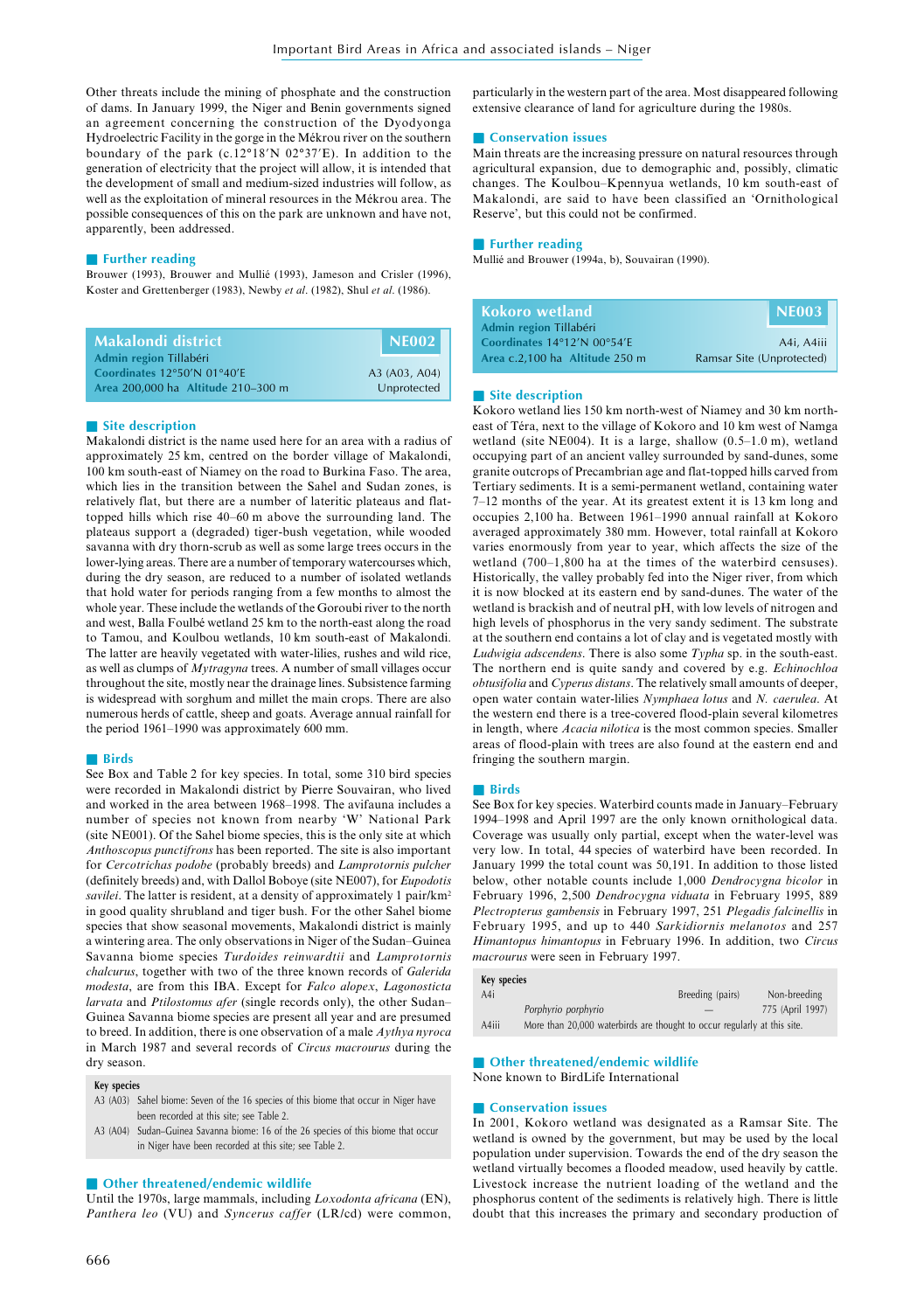the wetland, but whether this is leading to eutrophication is not clear. Livestock also affect the vegetation through grazing or overgrazing and trampling. The wetland is also fished using cast nets and fixed lines. The lake was stocked with fish in 1986, but only *Protopterus annectens* remains. Expansion of agricultural activities along the borders may be a future threat, but there is, at present, little sign of this. Similarly, the limited amount of collection of natural products does not appear to be having much impact. Sand-dunes threaten the wetland at its northern border and have been the target of a dunefixation programme. Hunting could become a problem although, as at many wetlands, the local population discourages hunting by outsiders. Kokoro and Namga (site NE004) wetlands will be the subject of an integrated wetland management and development project, as part of a GEF-financed migratory waterbird project for the African-Eurasian flyway.

# ■ **Further reading**

Brouwer and Mullié (1995), Hirigoyen (1989), Mullié and Brouwer (1994a,b), Mullié *et al*. (1999).

| Namga wetland                                         | <b>I</b> NE004 |
|-------------------------------------------------------|----------------|
| Admin region Tillabéri<br>Coordinates 14°11'N 01°02'E | A4iii          |
| Area c.600 ha Altitude 260 m                          | Unprotected    |

# ■ Site description

Namga wetland lies 150 km north-west of Niamey and 40 km northeast of Téra, next to the village of Namga or Namaga and 10 km east of Kokoro wetland (site NE003). Namga wetland is semi-permanent and up to several metres deep. During 1961–1990 annual rainfall averaged approximately 380 mm. However, total rainfall varies greatly from year to year, which affects the size of the wetland (400–500 ha at the times of the waterbird censuses). The water of the wetland is somewhat brackish and of neutral pH, with average nitrogen and low phosphorus contents in the rather clayey sediment. The wetland has an abundant aquatic vegetation of *Schoenoplectus subulatus* and *Cyperus distans* along its margins, with *Nymphaea lotus* in deeper parts. Approximately 40% is open water. Along its eastern and southern edges and in the valleys that feed into it, there are areas of woodland which include *Acacia nilotica*, *A. seyal*, *A. raddiana*, *Balanites aegyptiaca* and *Mitragyna inermis*.

#### ■ **Birds**

See Box for key species. Waterbird counts made in January–February 1995–1998 and April 1997 are the only known ornithological data. In total, 54 species of waterbird were counted. In February 1997, 13,190 waterbirds were counted on an estimated 70% of the wetland and it is probable that numbers exceed 20,000 at times. Notable counts include 245 *Plegadis falcinellus* in February 1998, 7,155 *Dendrocygna viduata* and 749 *Sarkidiornis melanotos* in February 1997, 179 *Alopochen aegyptiacus*, 241 *Plectropterus gambensis* and 235 *Tachybaptusruficollis* in April 1997 and 506 *Himantopus himantopus* in February 1997.

#### **Key species**

A4iii More than 20,000 waterbirds are thought to occur at this site.

# ■ **Other threatened/endemic wildlife**

None known to BirdLife International.

#### ■ **Conservation issues**

A proposal has been prepared by the Niger government for the designation of Namga wetland as a Ramsar Site. The wetland is owned by government, but may be used by the local population under supervision. The wetland is used for grazing and watering of livestock. In addition there are some small gardens where gourds are grown. Some traditional hunting is also likely to take place. A number of dead vultures, mainly *Torgos tracheliotus*, found in 1995, indicates that poisoning of jackals probably occurs in the area.

Livestock coming to drink increase the nutrient loading, and thus the primary and secondary production, of the wetland. Whether this is leading to eutrophication is not clear. Livestock also affect the vegetation through grazing or overgrazing and trampling. Expansion of agricultural activities along the borders may be a future threat, but there

is, at present, little sign of this. Similarly, the limited amount of collection of natural products does not appear to be having much impact. Hunting could become a problem although, as at many wetlands, the local population discourages outsiders coming to hunt. Namga and Kokoro (site NE003) wetlands will be the subject of an integrated wetland management and development project, as part of a GEF-financed migratory waterbird project for the African-Eurasian flyway.

#### ■ **Further reading**

Brouwer and Mullié (1995), Mullié and Brouwer (1994a, b), Mullié *et al*. (1999).

| <b>Ayorou</b>                   | NE005       |
|---------------------------------|-------------|
| Admin region Tillabéri          |             |
| Coordinates 14°40'N 00°55'E     | A4i, A4iii  |
| Area c.10,000 ha Altitude 210 m | Unprotected |

#### ■ Site description

The part of the Niger river which is often referred to as Ayorou lies south-west and south of the town of the same name, 220 km northwest of Niamey. The river here is relatively shallow, due to the presence at the surface of erosion-resistant Precambrian rocks, and up to 6 km wide, with numerous small islands as well as seasonally flooded areas. This local 'inner delta' covers about 10,000 ha. Its character varies greatly with the level of river water, which tends to be lowest just before the wet season (April–June) and highest in December–January, since the inland delta of central Mali delays the arrival of maximum water-levels by some four months. Vegetation on the islands consists mostly of grasses and herbs, but also includes scattered trees such as *Hyphaene thebaica*. The riverine vegetation surrounding the islands includes *Echinochloa*, *Cyperus* and *Sesbania* spp. During the past 20 years, however, the river's regime has changed considerably, due to the construction of dams and other off-takes upstream in Guinea and Mali. Average flows have decreased, as have frequency and levels of flooding.

# ■ **Birds**

See Box for key species. *Prinia fluviatilis* is likely to occur. Although never systematically surveyed, Ayorou is believed to be of considerable importance for waterbirds. Very incomplete counts were undertaken in February 1995 and in April 1997, when 33 species of waterbird were recorded. The total number counted in February 1995 was 10,907, when only 5% of the area was censused. In addition to those listed below, noteworthy counts include 2,752 *Dendrocygna viduata* in February 1995 and 130 *Balearica pavonina* in February 1984. The only large sub-population of *B. pavonina* between northern Cameroon and the Inner Delta in Mali breeds at isolated wetlands in north-west Niger and adjoining parts of Burkina Faso and Mali; Ayorou is likely of importance for this sub-population during the dry season.

| Key species |                                                                          |                  |                  |
|-------------|--------------------------------------------------------------------------|------------------|------------------|
| A4i         |                                                                          | Breeding (pairs) | Non-breeding     |
|             | Sarkidiornis melanotos                                                   |                  | 7,854 (Feb 1995) |
| A4iii       | More than 20,000 waterbirds are thought to occur regularly at this site. |                  |                  |

# ■ **Other threatened/endemic wildlife**

The mammal *Trichechus senegalensis* (VU) occurs at this site.

#### ■ **Conservation issues**

In addition to the influence of upstream dams and associated changes in hydrology, the Ayorou area is threatened by the proposed construction of a dam at Kandadji, immediately downstream. This proposal, for the generation of electricity and for water-supply and irrigation purposes, has been under discussion since the 1960s. The various alternatives would result in a maximum water-level of between 228–241 m above sea-level, effectively drowning the present area. There may, in future, also be detrimental effects from mining developments to the west, with a tarmac road and a permanent river crossing proposed just north of Ayorou. Increasing use of the area for crop and livestock production may also become a problem. Fishing is an important activity. The area is also used for watering and grazing cattle. Grasses, some of them aquatic, are collected for cattle fodder. Agriculture takes place on a number of the islands. Hunting or poaching with shotguns is said to take place locally. The Ayorou area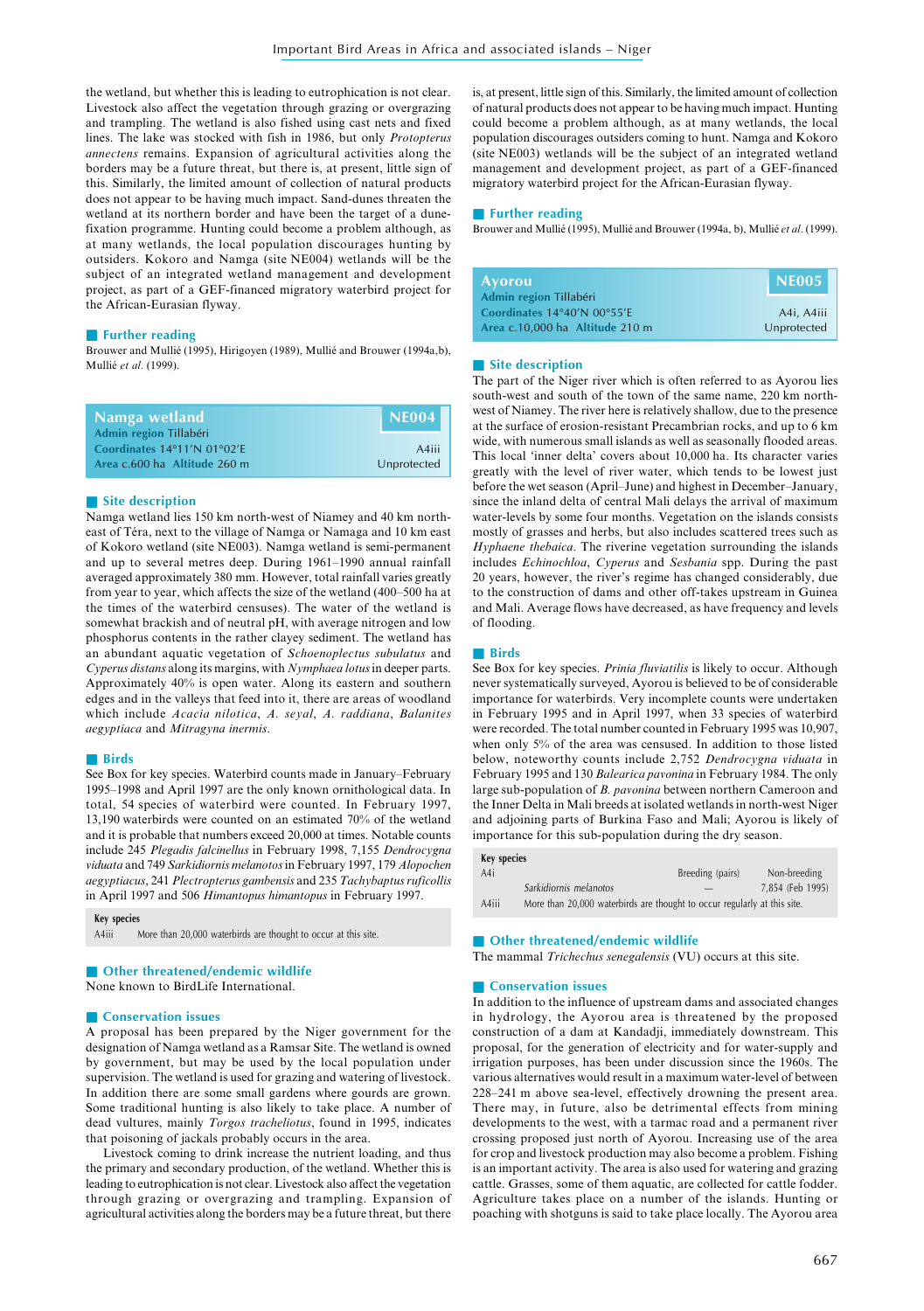is best known for its *Hippopotamus amphibius* population which, together with the weekly market in the town of Ayorou, form a tourist attraction. Ayorou has been proposed as a protected area.

# ■ **Further reading**

Brouwer and Mullié (1996), Chappuis (1974), MHE-Niger (1991, 1993), Mullié *et al*. (1999), Soumana (1996).

| . Tillabéri roost '                                   | NE006       |
|-------------------------------------------------------|-------------|
| Admin region Tillabéri<br>Coordinates 14°11'N 01°29'E | A4i         |
| Area c.8 ha Altitude 200 m                            | Unprotected |

# ■ Site description

The Tillabéri roost occupies a *Eucalyptus* woodlot in an area of irrigated rice on the flood-plain of the Niger river near Daikaina, just east of Tillabéri. The woodlot is managed by the irrigation authority, ONAHA (Office National des Aménagements Hydro-Agricoles). Some of the trees were felled in early 1997 and, as a result, the birds temporarily moved to a wooded area 1.0–1.5 km to the south. More recently, however, the birds have moved back to the woodlot.

#### ■ **Birds**

See Box for key species. The first site was counted in February 1995– 1998 while counts of the alternative roost, following its relocation as a result of human disturbance, took place in April 1997. In total, 35 species of waterbird have been observed at the roost and in immediately surrounding areas. Notable counts, in addition to those listed below, include 1,132 *Phalacrocorax africanus* in February 1996 and 5,581 *Bubulcus ibis*, 333 *Nycticorax nycticorax* and 506 *Threskiornis aethiopicus* in February 1995. In March 1998, 14 *Ixobrychus minutus* were seen. Total numbers counted were 11,868, 10,762, 5,667 and 3,541 in February 1995–1998, respectively.

| Key species          |                  |                  |
|----------------------|------------------|------------------|
| A4i                  | Breeding (pairs) | Non-breeding     |
| Plegadis falcinellus |                  | 2,838 (Feb 1995) |

## ■ Other threatened/endemic wildlife

None known to BirdLife International.

# ■ **Conservation issues**

The main roost-site was completely abandoned in 1997 for a short while as a result of the felling. Both the original roost and the alternative, another wooded area 1.0–1.5 km further south, need to be given immediate protection. For unknown reasons, some species appeared to have been declining in numbers even before the first roost-site was disturbed. These include *Ardeola ralloides* and *Egretta garzetta*. Because the site is so close to an urban centre, is sensitive to human activity and is important, for example, for the migratory *Plegadis falcinellus*, its conservation could be made to have a significant impact in raising public awareness. The Département de la Faune, de la Pêche et de la Pisciculture has formulated a project proposal for this.

| <b>Dallol Boboye</b>                                  | <b>I</b> NE007 |
|-------------------------------------------------------|----------------|
| Admin region Tillabéri<br>Coordinates 14°00'N 03°10'E | A3(A03)        |
| Area c.70,000 ha Altitude 200-300 m                   | Unprotected    |

# ■ **Site description**

The Dallol Boboye is the central part of the Dallol Bosso, a graben running north–south through the relatively flat south-west part of Niger, approximately 100 km east of Niamey. The dallol was one of the main valleys that, historically, drained parts of the far north of Niger and extreme eastern Mali. The site defined here extends from Filingué to approximately 15 km south of Baléyara. The dallol in this section is 5–20 km wide and is bounded in many places by Tertiary sandstone cliffs ranging from less than 10 m to almost 100 m in height. The valley floor is mostly under permanent millet cultivation or a millet-fallow rotation. On the hills on either side there is more fallow land, some natural wooded savanna and thorn-scrub vegetation, and

also a number of lateritic plateaus with tiger-bush vegetation. Although degraded in parts, some of the tiger bush is in excellent condition. The water-table in the dallol is quite near the surface and locally feeds several small wetlands. There are also a few small wetlands which depend on run-off and which are therefore more temporary. Average annual rainfall during the preiod 1961–1990 varied from 350 mm at Filingué to 450 mm at Baléyara.

#### ■ **Birds**

See Box and Table 2 for key species. More than 100 species of bird have been recorded in Dallol Boboye during only a few visits in 1993– 1994 and it is likely that many more remain to be discovered. In addition to the Sahel biome species, two Sahara–Sindian biome species and two Sudan–Guinea Savanna biome species breed (see Table 2). Indeed, for one of the latter, *Falco alopex*, this is the main known locality in Niger, with pairs breeding at regular intervals along the cliffs. Other observations of interest include two *Falco pelegrinoides* on cliffs at Damana (13°55'N 03°06'E) in August 1993, while unidentified swifts, *Apus* sp*.*, appear to nest at several cliffs in the dallol during the rainy season. There is also some evidence that the dallol functions as a migration route for birds.

# **Key species**

A3 (A03) Sahel biome: Six of the 16 species of this biome that occur in Niger have been recorded at this site; see Table 2.

# ■ **Other threatened/endemic wildlife**

None known to BirdLife International.

# ■ **Conservation issues**

Main threats appear to be the increasing pressure on natural resources caused by demographic and possibly climatic changes. Increased direct disturbance of birds is potentially also a problem, especially for caveand ledge-nesting species. Main conservation efforts need to focus on the cliff areas, where most of the species of interest are found.

# ■ **Further reading**

Millington (1990).

| Dan Doutchi wetland            | NE008       |
|--------------------------------|-------------|
| <b>Admin region Tahoua</b>     |             |
| Coordinates 14°14'N 04°39'E    | A4i         |
| Area c.1,780 ha Altitude 270 m | Unprotected |

#### ■ Site description

Situated in a fossil valley dating from the last ice-age or earlier, Dan Doutchi was, prior to July 1974, a small, temporary wetland surrounded by millet and sorghum fields. When, however, the 1973–1974 drought broke with torrential rains, this wide, shallow part of the valley filled to form a permanent wetland. The wetland, located some 80 km northwest of Birni N'Konni, extends from the village of Tawèy to that of Dan Doutchi, 6 km to the west and, at its maximum, occupies approximately 1,780 ha with an average depth of 1.8 m. Average annual rainfall in the Dan Doutchi area for the period 1961–1990 was 420 mm, but yearly variation is considerable. During the waterbird censuses in January–February, the area of the run-off dependent wetland accordingly varied from 450 to 1,500 ha. The water of the wetland is somewhat brackish and alkaline, with average levels of nitrogen and low levels of phosphorus in the fairly sandy sediment. Aquatic vegetation is absent. Woody species along the edges of the wetland include *Acacia nilotica* and the exotic *Eucalyptus camaldulensis*.

# ■ **Birds**

See Box for key species. A total of 55 species of waterbird were recorded at Dan Doutchi during counts in January 1992–1998. Numbers of birds are largest, according to local farmers, in April– May. In addition to those listed below, other significant counts include 376 *Tringa erythropus* in January 1992 and 1,500 *Ciconia ciconia* and 509 *Alopochen aegyptiacus* in January 1993. Also notable were the 10, 1,411 and 450 *Chelictinia riocourii* observed at a roost in 1993– 1995, respectively. One or two *Circus macrourus* were present each year and a single *Falco naumanni* was seen in January 1995. The largest number of waterbirds counted was 4,497, in January 1993.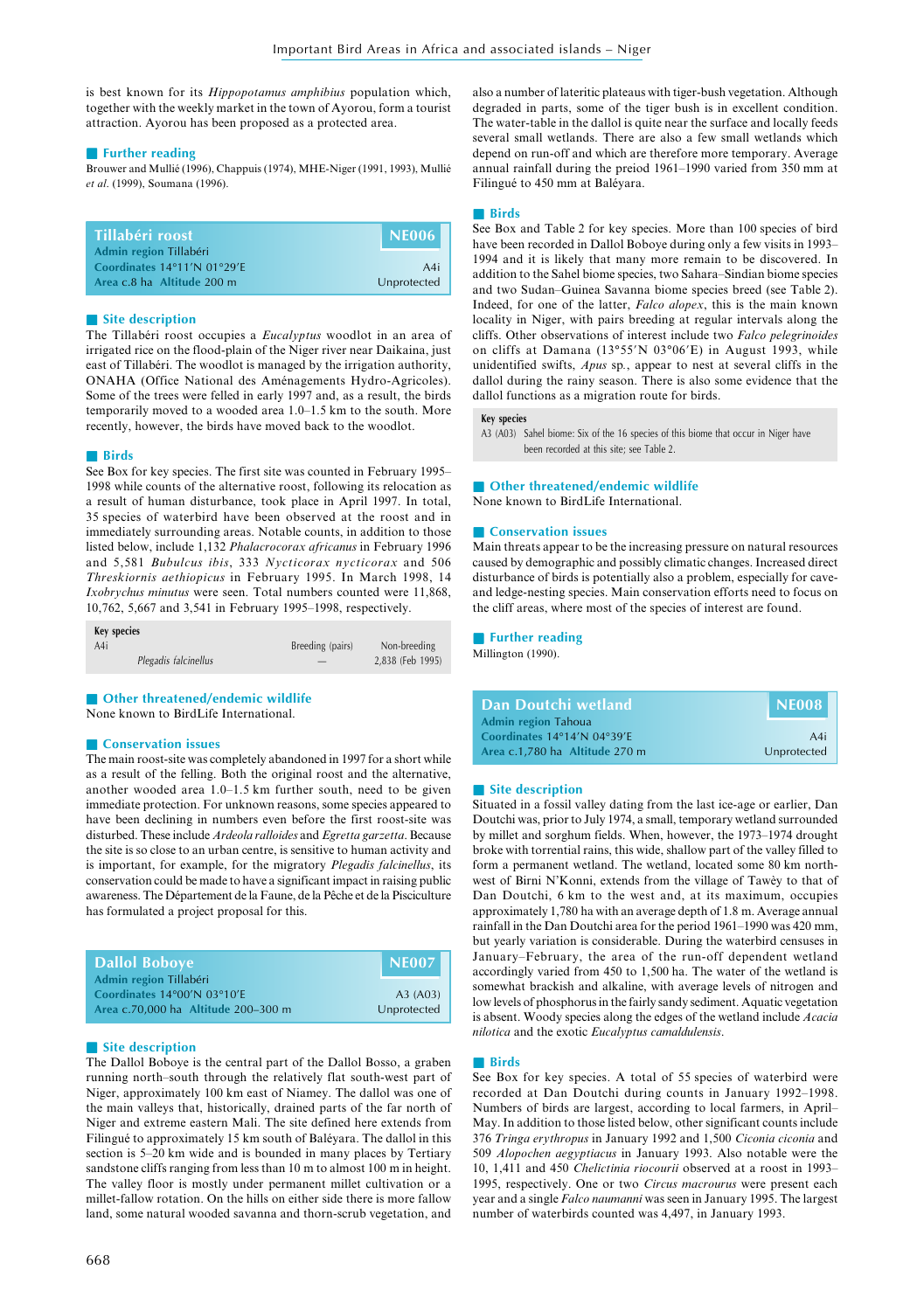| Key species |                  |                |
|-------------|------------------|----------------|
| A4i         | Breeding (pairs) | Non-breeding   |
| Anas crecca |                  | 470 (Jan 1994) |

■ **Other threatened/endemic wildlife** None known to BirdLife International.

# ■ **Conservation issues**

Dan Doutchi has been suggested as a potential Ramsar Site. The wetland is owned by government, but may be used by the local population under supervision. Fishing is an important activity that takes place all year-round using nets and traps, from gourd floats and boats. Fish species include *Bagrus bayad*, *Oreochromis niloticus*, *Tilapia zillii*, *T. monodii*, *Lates niloticus*, *Clarias anguillaris*, *Schilbe* spp., *Alestes* spp., *Achenoglanis* spp., *Synodontis schall* and *Chrysichthys auratus*. In addition to being smoked and dried locally, refrigerated lorries take part of the catch to Niamey, a distance of some 600 km. Each year, an estimated 80% of the land exposed as water-levels recede is cultivated (*Dolichos lablab*, maize, cassava). During the later part of the dry season the wetland is also an important watering point for large numbers of livestock. There is no management plan, other than yearly programmes to improve fish production. The Service d'Arrondisement d'Environnement is considering introducing *Echinochloa stagnina* in order to improve breeding conditions for the fish. Erosion and sedimentation, caused by human activity in the catchment, threaten the wetland. There are also signs of salinization in fields where crops are grown on residual moisture.

#### ■ **Further reading**

Brouwer and Mullié (1994, 1995), DDE-Tahoua (1991), Le Berre (1995), Mullie and Brouwer (1994a, b), Mullié *et al*. (1999).

| Tchérassa reservoir          | <b>INE009</b> |
|------------------------------|---------------|
| <b>Admin region Tahoua</b>   |               |
| Coordinates 13°51'N 05°18'E  | A4i           |
| Area c.150 ha Altitude 270 m | Unprotected   |

# ■ **Site description**

Tchérassa reservoir, also known as Tyéra(s)sa, is a permanent reservoir which takes its name from the nearby village, located 6 km north-east of the town of Birni N'Konni in southern Niger. It is filled by surface run-off and is used as a source of water for irrigation during the dry season. Average annual rainfall during the period 1961–1990 in the Birni N'Konni area was approximately 450 mm. However, rainfall totals vary considerably from year to year, which affects the size of the wetland (65–125 ha at the times of the waterbird censuses). The water of the wetland is brackish, alkaline and low in nutrients.

#### ■ **Birds**

See Box for key species. The only thorough count of the *Bubulcus ibis* roost, which lies immediately downstream of the dam in a stand of *Acacia nilotica*, dates from 1994. According to local inhabitants, the roost had then been in use for a number of years. The total number of waterbirds counted in 1994 was 18,025. Other significant observations, in addition to those listed below, include 2,100 *Dendrocygna viduata* in January 1995. Two *Circus macrourus* were reported in February 1998.

| Key species          |                  |                   |
|----------------------|------------------|-------------------|
| A4i                  | Breeding (pairs) | Non-breeding      |
| <b>Bubulcus</b> ibis |                  | 15,000 (Jan 1994) |
|                      |                  |                   |

# ■ Other threatened/endemic wildlife

None known to BirdLife International.

# ■ **Conservation issues**

The reservoir is owned by government, but may be used by the local population under supervision. The local fishery produces an annual catch estimated at 25–30 tonnes; fish species include *Clarias anguillaris*, *Oreochromis niloticus*, *Tilapia zillii*, *Protopterus annectens*, *Bagrus bayad*, *Auchenoglanis* spp. and *Schilbe mystus.* Grazing and watering of livestock are also important, as are market gardening, fruit growing and the cultivation of sugar-cane. Given the lack of woodland in the

Birni N'Konni area, cutting of the *Acacia nilotica* riparian woodland, or at least increased collection of firewood, seems a real possibility. The DDE would like to remove the dead trees from the reservoir itself to allow the easier movement of boats and the use of certain fishing equipment. Whether such removal would have any effect on the birds is unclear. The DDE would also like to increase fish production through the introduction of *Lates niloticus* and *Heterotis* sp. and wishes to combat invasion of the edges of the reservoir by sedges *Cyperus* spp.

#### ■ **Further reading**

DDE-Tahoua (1991), Mullié and Brouwer (1994a, b), Mullié *et al*. (1999).

| Mozagué reservoir              | NE010       |
|--------------------------------|-------------|
| <b>Admin region Tahoua</b>     |             |
| Coordinates 13°54'N 05°27'E    | A4i         |
| Area c.1,300 ha Altitude 275 m | Unprotected |

#### ■ Site description

Mozagué reservoir is situated near the village of Mozagué or Mozagé, 20 km east of Birni N'Konni, in an old riverbed. The reservoir is filled by surface run-off during the rainy season and is used as a source of water for irrigation during the dry season. In the surrounding area there are outcrops of calcareous rocks. The maximum area of the reservoir is 1,300 ha, but its extent is heavily dependent on recent rainfall; the reservoir is shallow (5–7 m) with gently sloping sides, such that levels fall quickly after the rains and water only lasts for about eight months. Average annual rainfall in the Birni N'Konni area for the period 1961– 1990 was approximately 450 mm, with large yearly variations. At the times of the surveys in January–February, the water area of the reservoir measured only 10–50 ha. The water of the reservoir is brackish and alkaline, with low levels of nitrogen, but very high levels of phosphorus in the clay-rich sediment. The reservoir supports no aquatic vegetation and is entirely surrounded by farmland.

# ■ **Birds**

See Box for key species. Waterbirds have been counted at Mozagué in January 1993–1998 during which time 32 species were recorded. Other significant counts, in addition to those listed below, include 2,350 *Calidris minuta* in January 1990, and five species of tern totalling 915 individuals in January 1993.

| Key species       |                  |                    |
|-------------------|------------------|--------------------|
| A4i               | Breeding (pairs) | Non-breeding       |
| Tringa erythropus |                  | $1,000$ (Jan 1995) |
|                   |                  |                    |

■ **Other threatened/endemic wildlife** 

None known to BirdLife International.

#### ■ **Conservation issues**

The reservoir is owned by government, but may be used by the local population under supervision. The reservoir is heavily fished for *Clarias anguillaris* and *Oreochromis niloticus* using cast and set nets. Watering of livestock (cattle and sheep) is also important. There is a considerable amount of dry-season cultivation of, e.g. *Dolichos lablab* and cassava, utilizing residual water in soil recently exposed ('culture de décrue'). Threats are poorly known, but may include disturbance by the local population, both directly and through increasing use of the reservoir and its surroundings. The DDE wishes to plant *Echinochloa stagnina* along the reservoir edges as fodder for livestock and to introduce the fish *Bagrus bayad*.

# ■ **Further reading**

DDE-Tahoua (1991), Mullié and Brouwer (1994a, b), Mullié *et al*. (1999).

| Lassouri–Karandi wetlands   | NE011'      |
|-----------------------------|-------------|
| <b>Admin region Zinder</b>  |             |
| Coordinates 14°02'N 09°35'E | A4i         |
| Area 100 ha Altitude 415 m  | Unprotected |

#### ■ Site description

The Lassouri–Karandi wetlands are a complex of two semi-permanent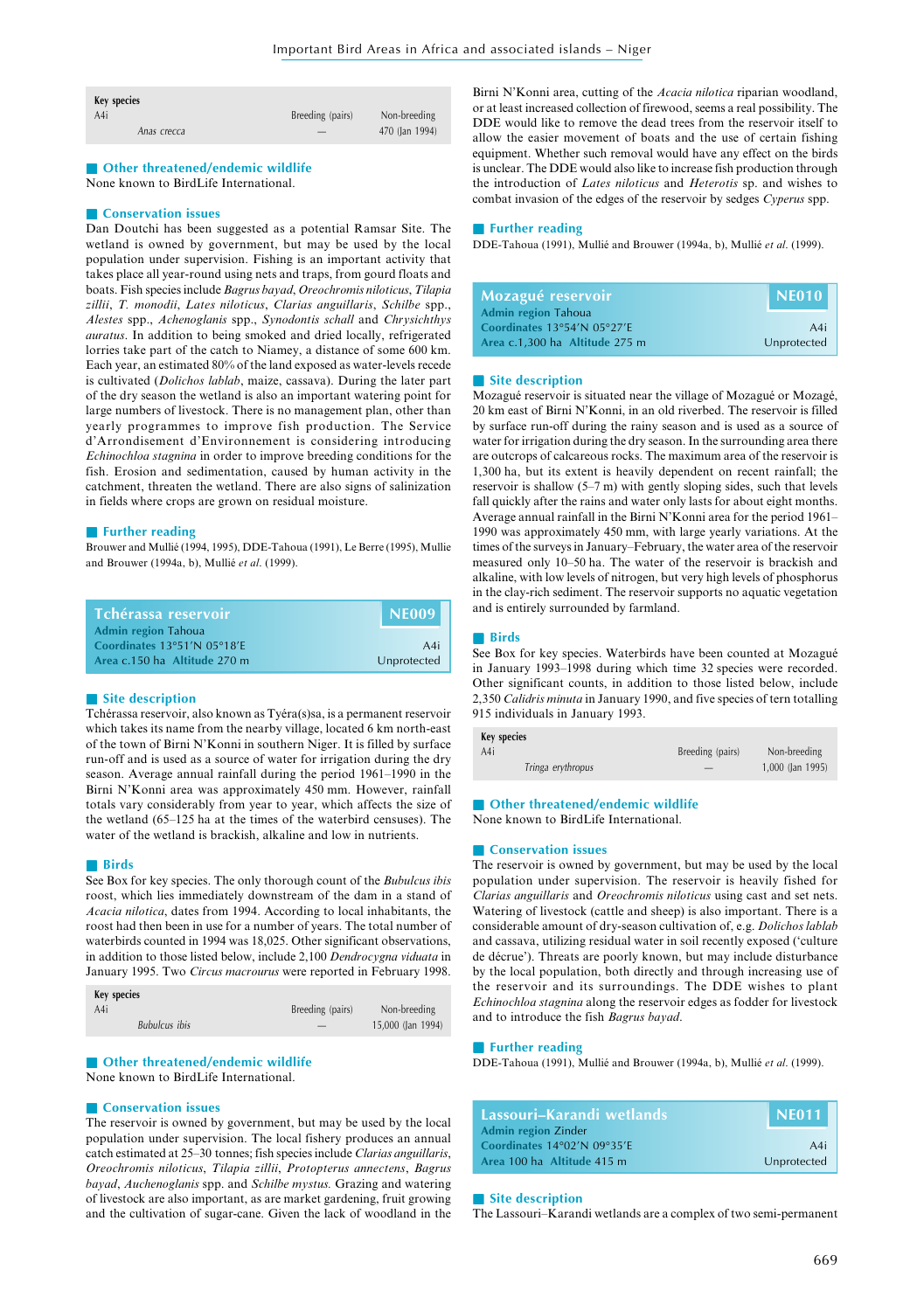wetlands, partly surrounded by a dune system, 20 km south-east of Damagaram-Taker. Lassouri, also called Lassiri, is relatively deep and steep-sided with a maximum area of approximately 25 ha. Karandi, also called Galdimari, is very shallow and at its greatest extent occupies about 75 ha. They are filled by surface run-off, but are probably also fed by groundwater originating in the surrounding dunes. Less than 1 km apart, Lassouri and Karandi are connected by open water when full, but become isolated as water-levels drop. According to local villagers the two wetlands dry out completely in most years. In 1997, they were almost dry by February. Average annual rainfall in the Lassouri area for the period 1961–1990 was approximately 300 mm, but variation between years is large. The area of water during waterbird censuses in January–February varied from 11 to 20 ha for Lassouri and from 25 to 65 ha for Karandi. The water of the wetlands is somewhat brackish and alkaline, with average levels of nitrogen and low levels of phosphorus in the very sandy sediment. Vegetation includes abundant *Leptochloa flavescens* and *Cyperus alopecurioides* with, at Karandi, also *Nymphaea* spp. and probably, *Echinochloa stagnina*. *Typha australis* was introduced in 1995. The surrounding area, particularly north-east of Lassouri, supports some woodland consisting of *Balanites aegyptiaca*, *Ziziphus mauritiana*, *Prosopis juliflora*, *Hyphaene thebaica* and various fruit trees (lemon, guava, tamarind). Around Karandi there are fewer trees, but those present include *Acacia nilotica*, *Hyphaene thebaica* and, locally, *Phoenix dactylifera*.

# ■ **Birds**

See Box for key species. Surveys have been made at these wetlands during January–February of 1993–1998 and a total of 48 species of waterbird recorded. Significant observations, in addition to those listed below, include five *Aythya nyroca*, 2,500 *Anas acuta* and 3,100 *A. querquedula* in January 1993, 200 *Anas crecca* in January 1995 and 1,600 *Dendrocygna bicolor* in January 1996. Two *Anser albifrons* were seen in January 1995. More than 7,000 waterbirds were counted at Lassouri–Karandi in three out of the six years including 1995, when coverage of Karandi, the largest wetland, was only 20%.

| Key species   |                  |                  |
|---------------|------------------|------------------|
| A4i           | Breeding (pairs) | Non-breeding     |
| Anas clypeata |                  | 1,600 (Jan 1993) |

■ **Other threatened/endemic wildlife** 

None known to BirdLife International.

#### ■ **Conservation issues**

The wetland is owned by government, but may be used by the local population under supervision. The wetland is much used for the grazing and watering of livestock. Other activities include crop growing on residual moisture and fishing, for *Clarias anguillaris* and *Protopterus annectens*. There appear, however, to be few immediate threats, other than greater usage of the wetlands and/or their catchments due to increased demographic pressure.

# ■ **Further reading**

Alio and Halikou (1993), Mullié and Brouwer (1994a, b), Mullié *et al*. (1999).

| <b>Chiya wetland</b>         |             |
|------------------------------|-------------|
| <b>Admin region Zinder</b>   |             |
| Coordinates 13°48'N 09°10'E  | A4i, A4iii  |
| Area c.250 ha Altitude 400 m | Unprotected |

# ■ **Site description**

Chiya or Chia wetland lies 2 km north-east of the village of Chia-ta Inga, 10 km due north of the town of Miria or Mirriah and 15 km east of Zinder, in southern Niger. It is a rain-fed, semi-permanent, shallow lake of up to 2 m in depth. Average annual rainfall in the Mirriah area for the period 1961–1990 was approximately 380 mm. However, there is enormous variation in rainfall between years which results in large annual differences in the size of the wetland; during surveys it ranged from zero to 250 ha. The water of the wetland is somewhat brackish and alkaline, with average levels of nitrogen and low levels of phosphorus in the quite sandy sediment. Chiya supports an abundant vegetation of water-lilies *Nymphaea lotus* and wild rice

*Oryza longistaminata*. *Echinochloa* spp., *Neptunia oleracea* and *Ipomoea aquatica* are also common. There are patches of water lettuce *Pistia stratiotes*. The woody vegetation surrounding the wetland consists of *Acacia seyal*, *A. nilotica*, *A. albida*, *Adansonia digitata*, *Celtis diversifolia*, *Anogeissus leiocarpus*, *Piliostigma reticulatum*, *Hyphaene thebaica*, *Borassus aethiopum* and *Phoenix dactylifera*.

#### ■ **Birds**

See Box for key species. Surveys have been undertaken at Chiya in January–February 1994–1998 and a total of 36 species of waterbird recorded. The number of waterbirds counted in January 1995, when only 50% of the wetland was surveyed, was 15,461. Counts, in addition to those listed below, include up to 4,100 *Anas querquedula* and 502 *Anas clypeata* in January 1994, five *Aythya ferina* and three *A. fuligula* in January 1995 and a single *Porzana pusilla* in March 1998. Giraudoux *et al*. (1988) mention up to 600 *Ciconia ciconia* being seen at Chiya during the dry seasons of 1977/78 and 1978/79, when many were trapped by local hunters. Of the rings so recovered, four were storks from Spain, one from Morocco, and one from Estonia. Giraudoux *et al*. make no mention of large numbers of Palearctic duck at Chiya, while no storks were seen during the more recent surveys. This may point to a change in character of the wetland, or of migration patterns. Of species of global conservation concern, five *Aythya nyroca* were seen in January 1995, one *Circus macrourus* in January 1996 and one *Falco naumanni* in February 1997.

# **Key species**

| A4i   |                                                                          | Breeding (pairs) | Non-breeding      |
|-------|--------------------------------------------------------------------------|------------------|-------------------|
|       | Anas acuta                                                               |                  | 11.600 (lan 1995) |
| A4iii | More than 20,000 waterbirds are thought to occur regularly at this site. |                  |                   |

#### ■ Other threatened/endemic wildlife

None known to BirdLife International.

# ■ **Conservation issues**

The wetland is owned by government, but may be used by the local population under supervision. Cropping on residual moisture, watering of livestock and fishing for *Protopterus annectens*, *Oreochromis niloticus* and *Clarias anguillaris* are important activities. Potential further spread of *Pistia stratiotes* may affect the wetland. In addition, there are more general threats from increased utilization of the wetland itself and of its catchment. The latter could lead to erosion and sedimentation problems. Trapping of *Ciconia ciconia* has apparently stopped.

# ■ **Further reading**

Alio and Halikou (1993), Giraudoux *et al*. (1988), Mullié *et al*. (1999).

| Atchi wetland                | $\mid$ NE013 $\mid$ |
|------------------------------|---------------------|
| <b>Admin region Zinder</b>   |                     |
| Coordinates 13°58'N 09°28'E  | A4iii               |
| Area c.800 ha Altitude 435 m | Unprotected         |

# ■ **Site description**

Atchi wetland is a large, shallow, (semi-?)permanent wetland surrounded by relatively dense, woody vegetation. It is located 2 km south-east of the town of Mazamni, 30 km north-north-west of Guidimouni and 55 km east-north-east of Zinder, in southern Niger. The wetland is said to have formed in the mid-1980s, possibly following the cessation of the 1983–1984 drought, in a way similar to that by which Dan Doutchi wetland (NE008) was formed after the end of the 1973–1974 drought. It is dependent on surface run-off following rain and its maximum known extent is an estimated 800 ha. Average annual rainfall in the Mazamni area for the period 1961–1990 was approximately 320 mm, but there is considerable yearly variation. The water of the wetland is fairly fresh and alkaline, with high levels of nitrogen, but low levels of phosphorus in the clay-rich sediment. The wetland is heavily vegetated. In January 1995 there was about 50 ha of *Leptochloa flavescens* and *Ludwigia adscendens diffusa*, as well as some wild rice *Oryza* sp. and water-lilies *Nymphaea lotus*. According to local villagers, water lettuce *Pistia stratiotes* reached Atchi in about 1993 and, by 1995, had already spread over a considerable area. Open water was estimated to cover 200 ha, while a further 400 ha supported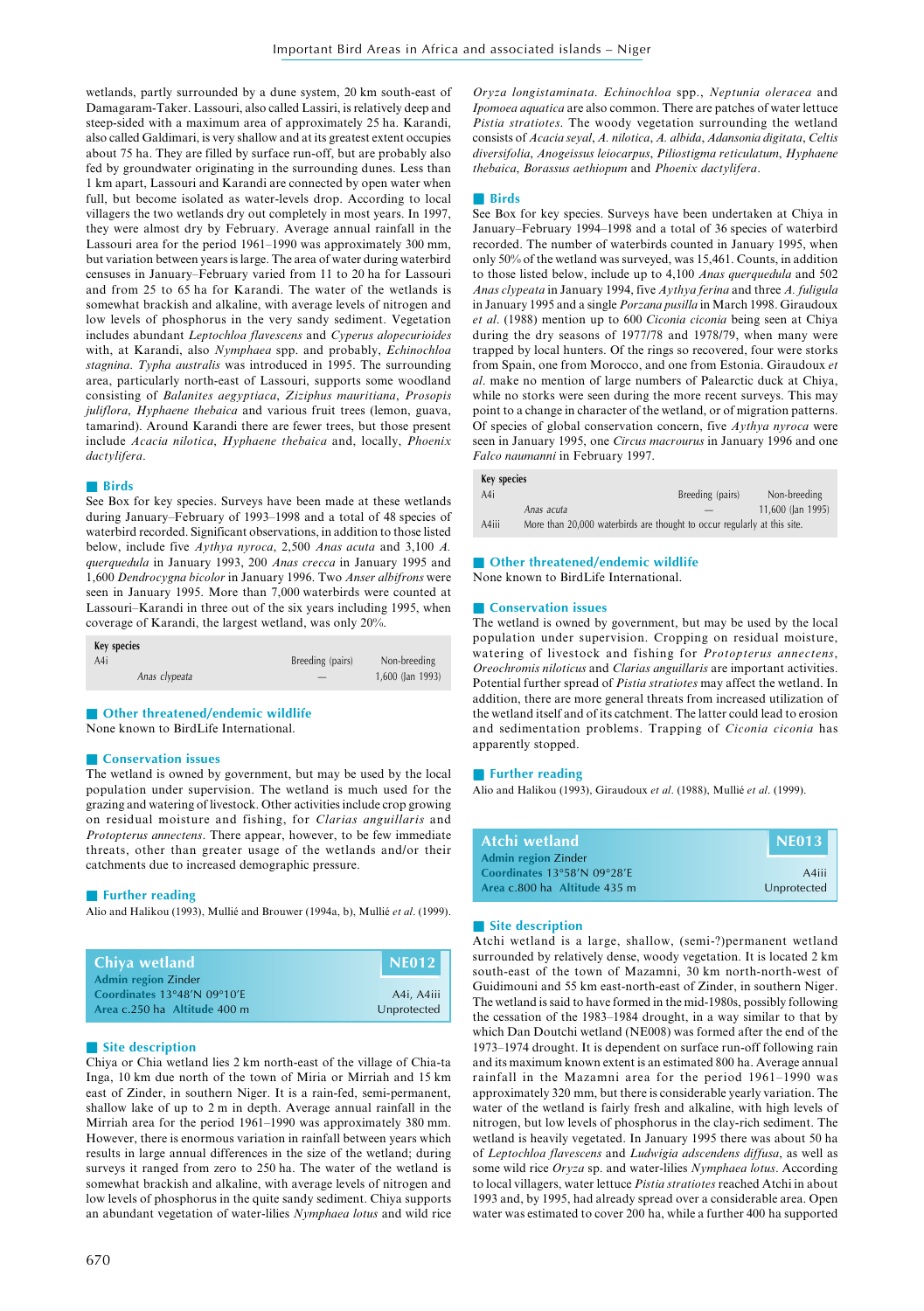riparian forest made up of *Acacia nilotica*, *A. raddiana*, *Balanites aegyptiaca*, *Mitragyna inermis* and *Ziziphus mauritiana*.

#### ■ **Birds**

See Box for key species. The wetland has been surveyed in January– February 1995–1998 during which time 26 species of waterbird were observed. In January 1995, 14,216 waterbirds were counted on only 5% of the total area. Of these, 5,000 were *Anas acuta*, 2,000 *A. querquedula* and 7,000 were unidentified ducks, probably also of Palearctic origin. As with many other wetlands in the region, Atchi's importance to birds varies greatly from year to year according to local and regional rainfall patterns.

#### **Key species**

A4iii More than 20,000 waterbirds are thought to occur regularly at this site.

# ■ Other threatened/endemic wildlife

None known to BirdLife International.

# ■ **Conservation issues**

The wetland is owned by government, but may be used by the local population under supervision. There is much grazing and watering livestock and some fishing using set lines and set nets. Fish species include *Clarias anguillaris* and *Protopterus annectens*. There is little market gardening around the perimeter, probably because the marginal woody vegetation makes it difficult. Possible further spread of *Pistia stratiotes* may affect the wetland. In addition, there are more general threats from increased utilization of the wetland itself and of its catchment. The remains of some ducks were found in the fishermens' camps, but were thought to have been caught unintentionally in nets.

# ■ **Further reading**

Alio and Halikou (1993), Mullié *et al*. (1999).

| Dilia de Lagané                                          | <b>INE014</b> |
|----------------------------------------------------------|---------------|
| <b>Admin region Diffa</b><br>Coordinates 15°10'N 12°10'E | A1, A3 (A03)  |
| Area c.100,000 ha Altitude 300-380 m                     | Unprotected   |

#### ■ Site description

The Dilia or Dillia de Lagané is a linear depression stretching some 200 km north-west from Nguigmi, at the edge of the former extent of Lake Chad, to the southern end of the Termit Massif. The depression is probably a graben which historically carried water to Lake Chad during periods when the climate was wetter. The Dilia lies in a very sparsely populated area of low rainfall (annual average less than 200 mm for the period 1961–1990). Vegetation is sparse; much of the Dilia de Lagané lies in the northern Sahelian semi-desert grassland and shrubland zone, while the southern quarter falls within the Sahelian *Acacia* wooded grassland and deciduous woodland zone. Land-use is probably restricted to nomadic and/or transhumance livestock-rearing.

# ■ **Birds**

See Box and Table 2 for key species. What information there is dates from 1975 when *Neotis nuba* was found breeding in August (three nests with eggs). *Ardeotis arabs* was also recorded on numerous occasions and *Circus macrourus* was seen once. Of the Sahel biome species, *Caprimulgus eximius* has been reported only from this site. In addition, three Sahara–Sindian biome and one Sudan–Guinea Savanna biome species also occur (see Table 2).

# **Key species**

A1 Neotis nuba A3 (A03) Sahel biome: 11 of the 16 species of this biome that occur in Niger have been recorded at this site; see Table 2.

#### ■ Other threatened/endemic wildlife

None known to BirdLife International.

# ■ **Conservation issues**

With the legal resumption of hunting in Niger in 1996 it is likely that bustards are being targeted; even before then foreign officials were reported to have visited the country for the express purpose of hunting bustards, among other target species.

#### ■ **Further reading**

Giraudoux *et al*. (1988).

| NNR Aïr-Ténéré              |                                            | NE015             |
|-----------------------------|--------------------------------------------|-------------------|
| Admin region Agadez         |                                            |                   |
| Coordinates 19°12'N 09°30'E |                                            | A1, A3 (A02, A03) |
| Area 7,736,000 ha           | National Nature Reserve,                   |                   |
| Altitude 400-1,988 m        | Strict Nature Reserve, World Heritage Site |                   |

#### ■ Site description

The National Nature Reserve of the Aïr and the Teneré covers the eastern half of the Aïr massif and the western part of the Ténéré Desert. The Aïr massif reaches 2,022 m (1,988 m within the reserve). It was called the 'Switzerland' of Africa by the explorer Barth in 1850, and may be regarded as a Sahelian outpost in the Sahara. The Aïr–Ténéré forms a complex mosaic of arid and hyper-arid environments. Five principal habitats are recognized: mountains, plateaus, large wadis (dry watercourses), small-scale irrigated horticultural areas, and stony or sandy desert. Standing water may occur for longer or shorter periods in all five habitats.

#### ■ **Birds**

See Box and Table 2 for key species. Information derives mainly from Newby *et al*. (1987) and Newby and Canney (1989?); the latter list 164 species for the reserve. Of these, 41% are resident, 12% are intra-Africa migrants (mostly present only during the rains) with the remaining 46% wintering or passage migrants from the Palearctic. *Neotis nuba* is known to breed and is present all year. Given the size of the reserve, the population is likely to be important (>10 pairs likely); in 1989 there were 38 observations of at least 47 birds. The (northern) Aïr appears to be on a migration route of *Circus macrourus*, with several observations from March and June. Other notable species include *Struthio camelus*. All 14 Sahara–Sindian biome species known from Niger have been reported. Of these, 12 are resident breeders, *Pterocles coronatus* is either resident or a breeding migrant while *Falco concolor* is probably merely vagrant. Of the eight Sahel biome species reported from the reserve, seven are breeding residents while *Spiloptila clamans* was only observed once. *Ardeotis arabs*, *Caprimulgus eximius* and *Anthoscopus punctifrons* may also occur, but have so far only been reported from nearby areas.

# **Key species**

- Neotis nuba
- A3 (A02) Sahara–Sindian biome: 13 of the 14 species of this biome that occur in Niger have been recorded at this site; see Table 2.
- A3 (A03) Sahel biome: Eight of the 16 species of this biome that occur in Niger have been recorded at this site; see Table 2.

# ■ Other threatened/endemic wildlife

Mammals of global conservation concern include *Acinonyx jubatus* (VU), *Gazella dorcas* (VU), *G. dama* (EN) and *Ammotragus lervia* (VU). *Oryx gazella dammah* (EW) and *Addax nasomaculatus* (CR) used to occur, but are presumed to do so no longer. The reserve is one of the few places in the world where wild olive *Olea laperrinei* still occurs.

#### ■ **Conservation** issues

The National Nature Reserve of the Aïr and the Teneré was proclaimed in 1988. A Strict Nature Reserve, also called the Addax Sanctuary, was established within the boundaries of the Nature Reserve at the same time, covering 1,280,500 ha. The reserve also contains important archaeological and palaeontological sites. The two reserves were declared a World Heritage Site in 1991. The reserve belongs to the state, which appoints the team responsible for its (participatory) management. The Niger Government, WWF and IUCN used to run a large development project in the reserve, which sought the sustainable use of resources to the benefit of the inhabitants of the reserve and the preservation of their traditional activities of livestock-raising, market gardening and transport by camel caravans. In addition, the project tried to develop new forms of sustainable utilization of natural resources, including tourism. The project had to be discontinued in